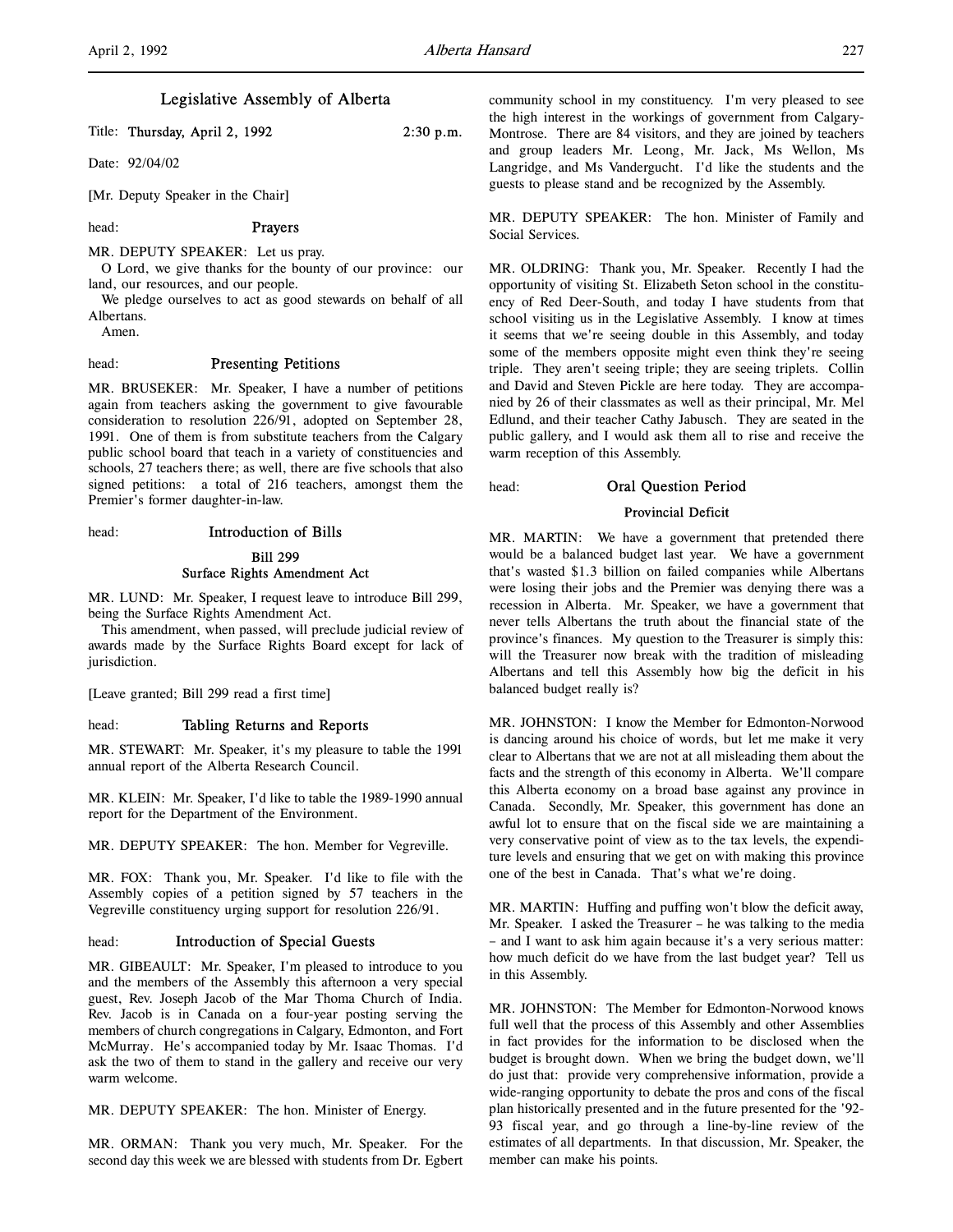I want to ask the Treasurer this: would he simply confirm that the budget deficit is close to a \$2 billion figure, maybe even higher, and they don't know what political spin to put on it? That's why we don't have a budget.

MR. JOHNSTON: Well, Mr. Speaker, the time of the government is always well thought through. We're roughly in a position to bring in the budget in the next few days of April. I should remind the member that the fiscal year of the province ended just yesterday. The government has presented an interim supply Bill. Clearly the member debated and understood that this would allow us to make the payments on expenditures of the government through the four-month period ahead when the budget will be debated, and in due course we'll be presenting that. But to make the kinds of forecasts the member has about the size of the current year's deficit is not in fact responsible, and he shouldn't in all fairness – and I know fairness is a difficult test for the member. He should wait and see what happens when the budget's brought down rather than confusing and misleading Albertans.

MR. MARTIN: We should have had the budget by now, Mr. Speaker. That's what the point is.

## 2:40 Public Accounts

MR. MARTIN: Now, Mr. Speaker, my second question is back to the same Treasurer. The Treasurer has finally acknowledged that there's some debt. This year it will be higher. Let's go back to 1990-91, the deficit from the previous year. We have to rely on public accounts for that, but we don't have the public accounts. What a way to run a 12 and a half billion dollar enterprise. He likes to talk about the private sector. A treasurer in the private sector who acted this way would have been fired a long time ago. Now, my question: will the Treasurer finally tell us why he cannot get the public accounts to Albertans on time?

MR. JOHNSTON: Mr. Speaker, the public accounts will be presented, again, in the next few days. They're in the hands of the printers. There will be a reasonable explanation when I present the public accounts to the people of Alberta, because in it we are responding to some of the requests presented by the Auditor General. The members across the way have made comments about the suggestions. We've had a long discussion with the Auditor General, and we'll be presenting those. The people of Alberta know and this Legislative Assembly is well aware that Public Accounts will be meeting for the next four or five months. There will be ample opportunity again for that side to have a clear look at the expenditures of the government. As in past years the Public Accounts Committee will start to work. The member can appear there and ask questions of all ministers. We are prepared to bring deputy ministers and provide additional information. The amount of information that's provided through Public Accounts and through disclosure of this government is not matched anywhere in Canada.

MR. MARTIN: We have a financial crisis, and we've got the Treasurer huffing and puffing and not giving us the answers, Mr. Speaker.

Now, Mr. Speaker, let's go back to the Auditor General. I ask the Treasurer simply this: isn't it true that the Auditor General usually signs the financial statements in October but this year

refused to sign them until March because of the way Treasury officials presented the financial statements?

MR. JOHNSTON: Mr. Speaker, the member has answered his own question. The Auditor General signed the financial statements in March. It's now just a day or two past the end of March. It seems reasonable to me, given the size of the printing – the stacks of the public accounts are high; the complexities are there – that in fact that time is reasonable.

Secondly, as I have clearly pointed out, we have had a long series of reasonable discussions with the Auditor General, listening to the kinds of important comments he has made about certain adjustments which we'll be making, which I'll be prepared to discuss and disclose once those public accounts are available. You can call upon the Auditor General to discuss them. I'll be available to discuss them. It's going to be an interesting time ahead when, in fact, the Member for Edmonton-Norwood finds out what's happening, but he'll just have to be patient for another week or so.

MR. MARTIN: We've been too patient with this government, Mr. Speaker. We've expected them to get their financial house in order, but it never happens. The reality is that the Auditor General usually signs it in October, and he didn't sign it until March.

I want to ask the Treasurer simply this, and give us the truth: isn't the real reason that the public accounts are delayed is because the Auditor General was unwilling to sign them off until the Treasurer backed off on his attempt to downplay the deficit in the General Revenue Fund?

MR. JOHNSTON: Nothing could be further from the truth, Mr. Speaker. What we can say is this. The government and the Auditor General and the members of the Assembly have been discussing – and they have made remarks in question period – recognition of certain losses triggered by our loan guarantees. As a result of that, we are simply accommodating the Auditor General in part by reviewing the way in which we disclose these losses and recognize these losses. Accordingly, we had long discussions with the Auditor General and his people, with the Audit Committee of the province of Alberta, an independent audit group of external evaluators who have been involved in this, and as a consequence the statements were signed in March. As the member notes, it's now just a couple of days into April, and that's a reasonable time for the publication of the public accounts.

#### Provincial Debt

MR. DECORE: Mr. Speaker, a recent financial statement issued by Dominion Bond Rating Service states that Alberta has had a 340 percent increase in per capita debt from the time that the Provincial Treasurer took over his responsibility as Treasurer of this province to the end of 1991. How can the Provincial Treasurer tell Albertans with a straight face not to worry about this huge debt?

MR. JOHNSTON: On the weekend I went to see the sequel to the movie Clones. It was the same movie, Mr. Speaker. Here we have the same question being asked by the Member for Edmonton-Glengarry. He simply asks the same question, which we have responded to time and time again.

Let me make the record very clear again. Fortunately, in Alberta we have had an opportunity over the past five or six years to work through one of the more difficult times which Alberta has faced, when the price of oil collapsed suddenly from under us in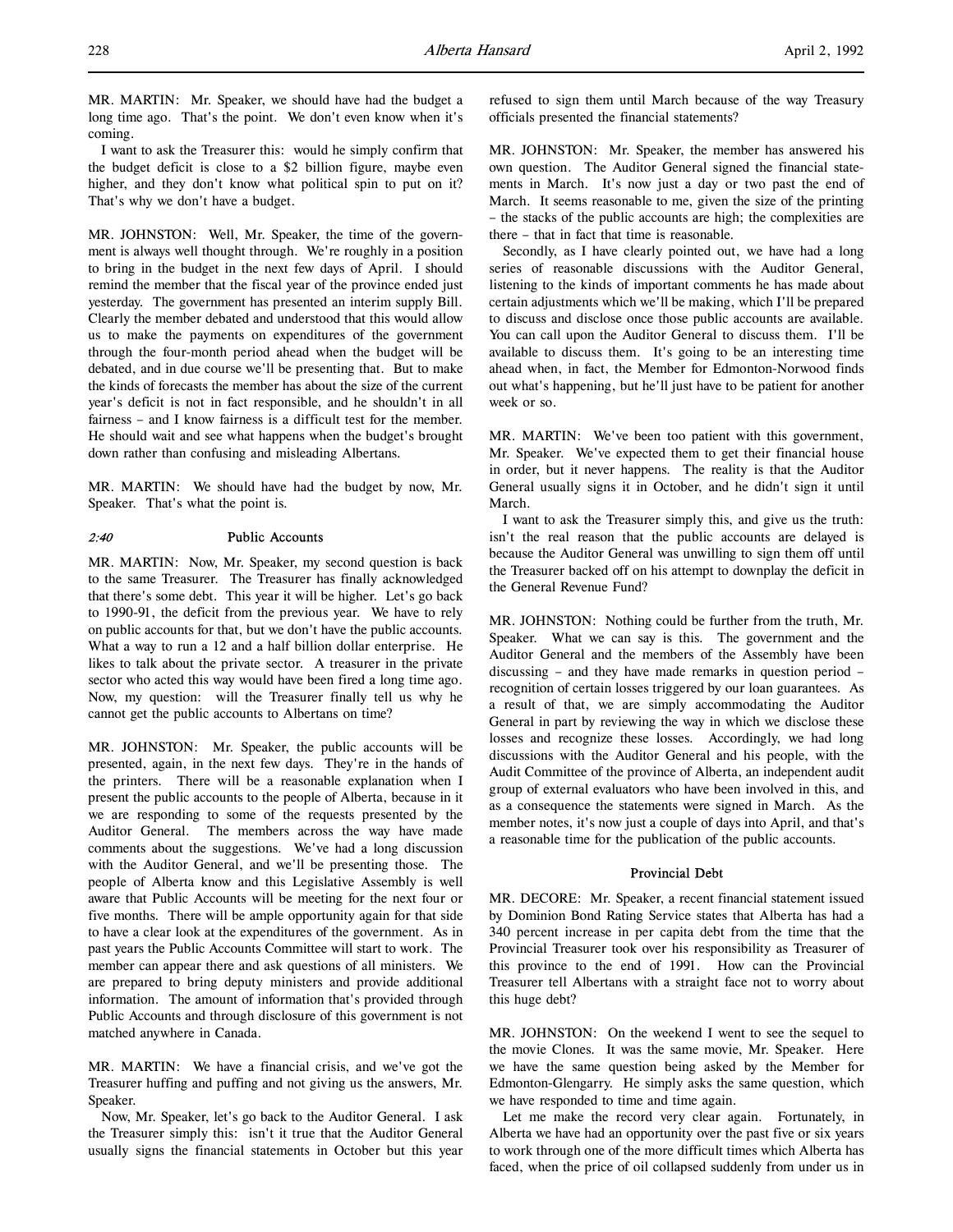1986. In fact, we presented a plan to Albertans whereby we did not unload the cost of oil price changes onto the tax system that they pay. We took a measured and careful approach to the way in which we smoothed our transition from a very large deficit to a balanced budget presented last year in this Assembly, and we did it by controlling those areas within our own control; that is, the expenditures. We managed the expenditures. We controlled them better than any government in Canada and at the same time, Mr. Speaker, provided the economic environment for investment, diversification, and new jobs. That happened, and that's why the whiners and criers across the way don't like it. We used a reasonable approach. We convinced the people of Alberta that it was the right way to go. We had the lowest taxes in Canada right here in Alberta, and our economy by any other measurement you want to make against any other province in Canada is the best there is. It's working. I understand the resentment of the member across the way, but it's been an effective opportunity.

Now, here are the facts. We have the highest retail sales per capita of any province in Canada. We have the largest gross domestic product per capita of any province in Canada. We have the highest investment levels per capita of any province in Canada. We have the highest exports per capita of any province in Canada. That's performance, Mr. Speaker, and that's what the people of Alberta want.

#### MR. DECORE: Tick, tick. Tick, tick.

Mr. Speaker, yesterday the Provincial Treasurer attempted to hoodwink Albertans into believing that in terms of debt we had one of the lowest debts in Canada. This recent report says that we're the fifth highest in Canada. Why does the Treasurer continue to try to distort the real facts on the debt?

MR. JOHNSTON: No, Mr. Speaker. The distortion is only in the mind of that member, and he is the one that's causing the confusion. I said in the House yesterday that the General Revenue Fund and Capital Fund debt of this province is approximately \$10.7 billion.

Let me say clearly that B.C. and Alberta have the best debt per GDP ratio of any province in Canada, running at about 14 to 15 percent. Now, that's in comparison to other provinces, as I said yesterday. The total provincial debt of some of those provinces – Newfoundland, Manitoba in particular – is running close to 50 percent of gross domestic product in debt form. We have one of the best records there, Mr. Speaker.

Secondly, our provincial General Revenue Fund commitment to debt retirement is one of the lowest in Canada as well. Now, that's the reasoned position we have taken, Mr. Speaker, and that's what we have said to Albertans. Let's be careful about the way in which we handle our debt. We don't like debt any more than anyone else does, but we have to define what it is.

Now, the Member for Edmonton-Glengarry is including off balance sheet debt in that calculation, including for example – and I've had this discussion with the Dominion Bond Rating Service – debt in the Alberta Municipal Financing Corporation which we have provided to the municipalities, Mr. Speaker. It's not the provincial government's debt. It's not on the backs of Alberta taxpayers to pay that debt. The debt of the province of Alberta is about \$10 billion to \$11 billion, one of the best in Canada, and we're the only government that I know of that's able to manage it effectively and buy it down, retire the deficit, and that's what we're going to do.

MR. DECORE: Mr. Speaker, yesterday I asked yet again for the Provincial Treasurer to give us the specifics, the details of his plan to pay down this huge Alberta debt. The question was sidestepped like it always is. I ask yet again: what are the specifics of the Treasurer's plan to pay down the huge Alberta debt? What are the details?

MR. JOHNSTON: Mr. Speaker, Albertans know full well that they can't trust any Liberal Party to manage a national or provincial economy. Certainly the Member for Edmonton-Glengarry has no ability to even understand the size of the problems, and it would be unfair to leave the impression that he knows what he's talking about because he doesn't.

Let me make it very clear what we have said to the people of Alberta. The first thing we must do as a government is ensure that the economy is strong, that it supports the kind of privatesector investment that's important, and that we have meaningful jobs generated in this province. As I mentioned earlier to you and to the members of this Assembly, most of those have been accomplished in this province. We still have a lot of work to do. All members of this government are working hard to achieve that end of a broader diversified economy with meaningful jobs, and most of the record is clear.

The second phase of our plan, Mr. Speaker, as I've said before, as many of our government have said before, would be to then get on with buying down the debt. Now, we have controlled our expenditures. We have a very good base of economic expansion. We have the lowest taxes of any government in Canada, but we do have a resource revenue problem, Mr. Speaker, and that's the only . . .

MR. DEPUTY SPEAKER: Order please. We're starting to get into repetition.

The hon. Member for Lesser Slave Lake.

#### 2:50 Native Land Claims

MS CALAHASEN: Thank you, Mr. Speaker. I realize that it's springtime. I can hear all the little animals croaking in the water.

Mr. Speaker, I'm thrilled to rise today to congratulate this government for another successfully negotiated land claim settlement: the Grouard land claim. In so doing, I would like to ask the minister responsible for native affairs to outline the terms of the settlement made possible through the true leadership of our Premier.

MR. FOWLER: Mr. Speaker, I'm pleased to advise the Assembly that approximately two months ago we did conclude, together with the federal government, the Grouard land claim, which arises from the treaty of 1899, when the Grouard band did not in fact receive their full entitlement. Through negotiations with the federal government and the provincial government they have now received their full entitlement, which amounted to 2,600 acres in this final settlement, \$3 million in cash: being \$2 million by the Canadian government, \$1 million by our own government. I think the most important part of the overall settlement would be the fact that the Grouard band has now signed off completely as having received their full entitlement in accordance with the 1899 treaty.

MS CALAHASEN: Although many governments, like the NDP in B.C., made campaign promises supporting aboriginal title and settlement of Indian land claims, their inaction shows a true lack of intestinal fortitude in dealing with native land claims. Mr. Speaker, no other government in Canada compares to Alberta's commitment to resolve these long-standing issues. However, we still have a lot of work ahead of us. Not to let the minister off the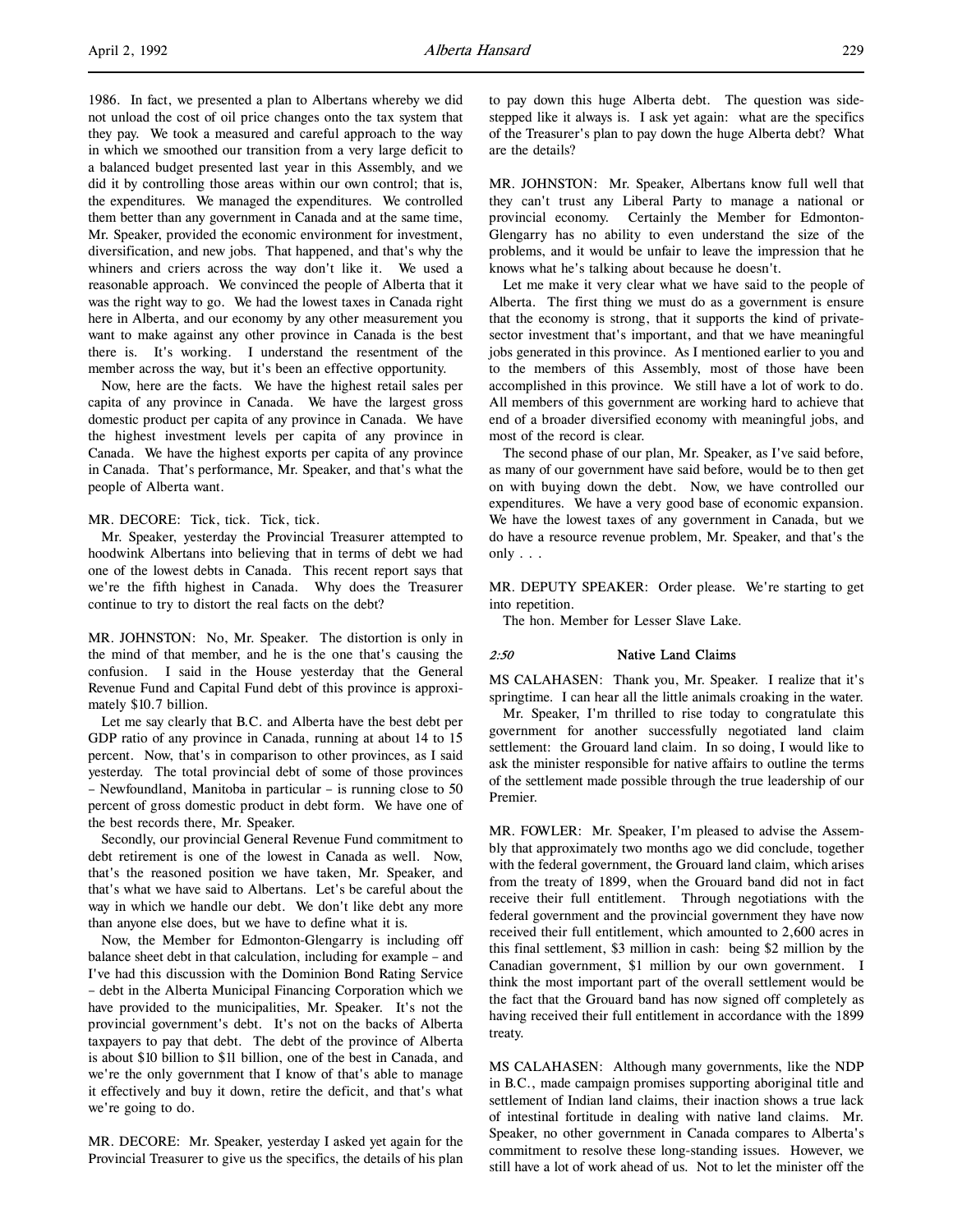MR. FOWLER: Mr. Speaker, anybody in British Columbia who speaks of giving our aboriginal First Nations people all of the land to which they claim aboriginal title I have great sympathy for, because at one time that claim amounted to about 125 percent of British Columbia. I think aboriginal title has now claimed over 70 percent. Of course that's an absolute impossibility, and it doesn't matter what government or what party said it.

In Alberta since 1986 we have settled six claims. There are four now outstanding that are at various stages – those being the Tallcree, Janvier, Lubicon, and Alexis – and there are two in the prenegotiation stage. So at this particular time there are six claims being worked on insofar as land entitlement is concerned.

MR. DEPUTY SPEAKER: The hon. Member for Calgary-Mountain View.

### Land Purchase Fund

MR. HAWKESWORTH: Thank you, Mr. Speaker. Our Provincial Treasurer yesterday gave us another example of how this government mismanages money. Over \$44 million went down the drain to cover a deficit in the Land Purchase Fund. To put that in some context, \$44 million this year would help put a thousand students through university or solve the equity funding problems of our school boards; it would fund a great portion of the budget of the Alberta Children's hospital, just to give a few examples. Will the Provincial Treasurer confirm that his socalled balanced budget went \$44 million deeper in debt to pay for this expense in the land fund rather than using \$44 million to lower taxes or to pay for needed essential services?

MR. JOHNSTON: Well, the member only shows how little he knows about the operations of the financial structure of this government in that any payments to or from the Land Purchase Fund do not in fact affect program expenditures and certainly do not affect the deficit.

MR. HAWKESWORTH: The Provincial Treasurer knew or he ought to have known about this problem when he brought down his budget in this Assembly last year. Why did the Provincial Treasurer deliberately underestimate this expenditure by not including it in the budget at that time? Was he trying to misrepresent Alberta's true financial situation in order to pretend there was a balanced budget?

MR. JOHNSTON: The member should simply know that transfers to certain funds and certain other kinds of appropriations do not affect the expenditures that are voted by this Legislative Assembly. This is a transfer to a fund which essentially continues to have its life and operations through the financial year-ends of the government, in which case we can hold assets and sell assets. Now, the member tends to forget that we also transferred out of other funds over \$30 million in the past year from surpluses which had been generated in other funds, and those dollars essentially are balanced off over the course of the year. So on one hand we may have to make some transfers to certain funds to allow development to take place in certain assets; on the other hand the funds transfer money to us. These do not affect the deficit, Mr. Speaker. They do not affect the expenditures, and they were not at all reported to the House because, of course, the House does not deal with them. They deal only with the program expenditures of the government.

MR. DEPUTY SPEAKER: The hon. Member for Edmonton-Meadowlark.

#### Provincial Debt (continued)

MR. MITCHELL: Thank you, Mr. Speaker. Yesterday in the House the Provincial Treasurer assured all of us that the provincial debt was about \$10 billion or \$11 billion. Later, outside the House he specified the provincial debt by picking yet another figure out of the air, about \$13 billion. He doesn't need a calculator to keep up with his debt; he needs an escalator. My first question is to the Provincial Treasurer. Will the Provincial Treasurer please tell us which of these provincial debt figures Albertans are supposed to believe?

MR. JOHNSTON: Well, I must say that the Member for Edmonton-Meadowlark has improved over his leader's position. He at least recognizes that the debt is only about \$10 billion to \$11 billion, and he's right.

MR. MITCHELL: Mr. Speaker, in the face of this spiraling debt why does the Treasurer continue to ignore essential fiscal reforms like value-for-money efficiency audits, sunset clauses on government programs, pay-as-you-go capital funding, and enhanced Legislature scrutiny of the estimates process?

MR. JOHNSTON: Let me just recite what happens in terms of the voting of dollars that the people of Alberta allow the government to spend. We have a very long process, Mr. Speaker, whereby the budget is presented to the Legislative Assembly, and over that period the Legislature itself scrutinizes, to use the member's words, all the expenditures of every department. Every element of government expenditure is scrutinized, is debated, is analyzed, and ministers are here to provide information as to how it operates.

Secondly, Mr. Speaker, we have now one of the most extensive and wide-ranging question periods, usually wasted by the opposition but nonetheless available to the opposition, whereby questions of this order can be presented and reasonable explanations given. Finally, we have the Public Accounts Committee, where all the expenditures of government are examined, and more fully we have a long 10-day period whereby we debate the Heritage Savings Trust Fund investments.

Mr. Speaker, all of these items are put in place to allow the opposition, even with their questionable abilities, to deal with these questions. So there is full evaluation of the government's expenditures.

MR. DEPUTY SPEAKER: The hon. Member for Red Deer-North.

#### Constitutional Reform

MR. DAY: Thank you, Mr. Speaker. First, let me congratulate you on the good job you're doing as Deputy Speaker today, especially in the face of all the disorder being brought into the House by the opposition.

My question is to the Deputy Premier in light of some comments made by the Prime Minister about the possibility of a referendum to deal with constitutional issues. Our Deputy Premier has gone on record as seeming to be in opposition to that, yet here in the Assembly our government under the Premier has tabled our Bill 1, being a Bill which supports the principle of referenda. Could the Deputy Premier please clarify his position on this?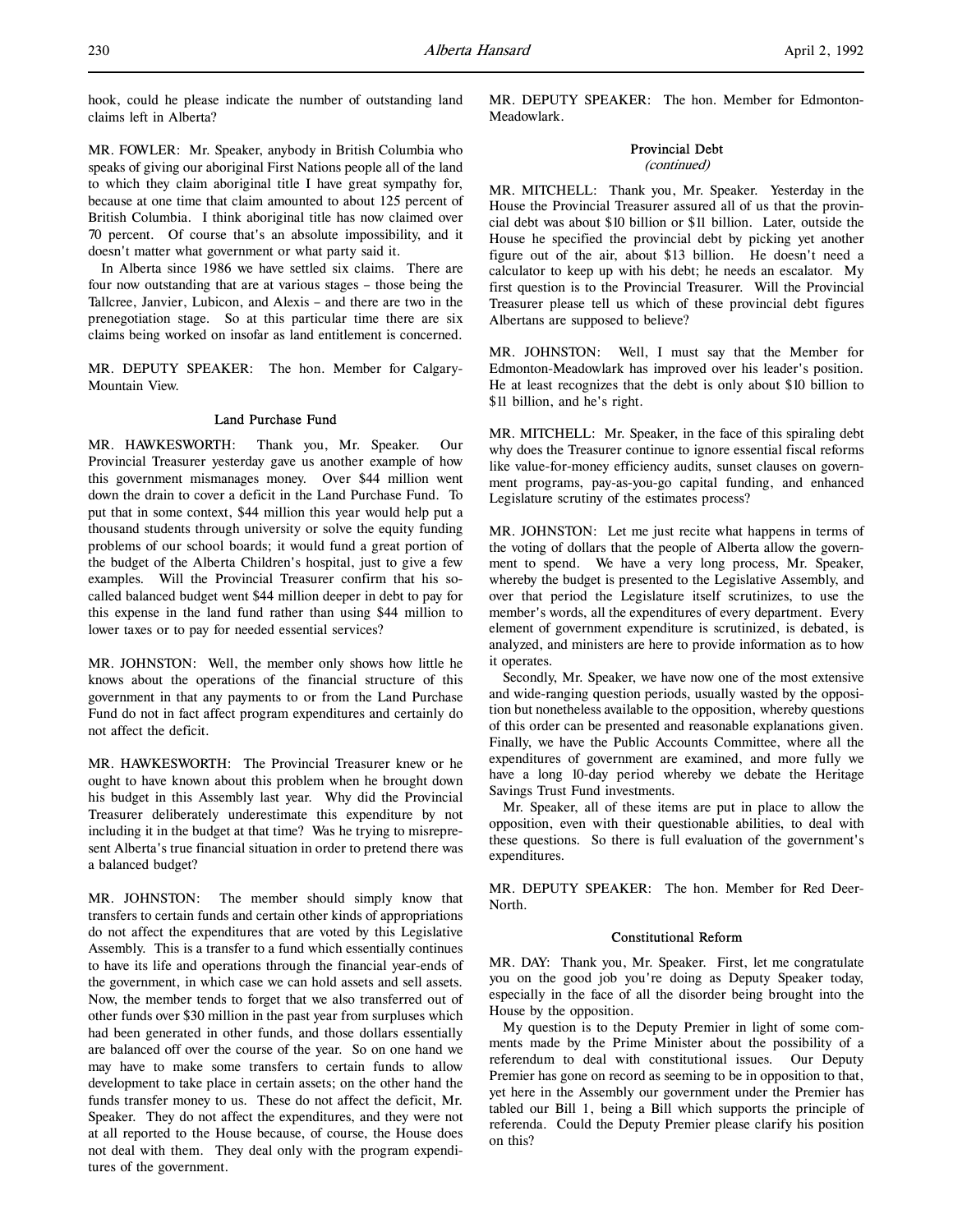MR. HORSMAN: Mr. Speaker, I did indicate concern about the utilization of a national referendum as advanced in the way it was apparently done. It was suggested that by calling a national referendum, it would by itself deal with the constitutional changes that may be proposed by the federal government. I made it very clear that there's only one way laid out in the Constitution of this country to effect constitutional change, and that is by the parliaments of this country passing appropriate resolutions. The introduction of a national referendum would in itself have no legal effect, and I emphasize that again. That is not, however, to say that we do not intend to respect the wishes of Albertans. We have made it clear that before any such resolution is passed through this Assembly again, the people of Alberta will be given the opportunity through a referendum of expressing their views on that particular topic.

## 3:00

I did also point out again . . . [interjection] The Member for Edmonton-Jasper Place will have his turn, no doubt, in the question period, but if he wishes to keep on interrupting, he can do so.

The fact of the matter is, Mr. Speaker, that the referendum Act that is proposed by this Assembly is quite different from the one which is being suggested as a possibility at the federal level, although we haven't seen any legislation yet. But we know this: that any national referendum has the potential of splitting the country between different provinces. I'd just remind members of the Assembly how Albertans might react in a referendum which did not include an appropriately revised and reformed Senate. If Albertans were to have that type of ineffective body forced down their throats, would any member in this Assembly be prepared to accept that? I would hope not.

MR. DAY: Well, that helps to clarify the position a bit, Mr. Speaker, but it does beg the question and leaves me wondering if the minister then is actually prepared to let Quebec set the agenda here. [interjections]

MR. HORSMAN: Mr. Speaker, as usual the Member for Westlock-Sturgeon makes light of serious issues in his comments, but I shall try to answer the question over the din from the Liberal benches.

I would say this. The establishment of the national agenda clearly must be done in co-operation and consultation with the governments of this country – federal, provincial, territorial – and now, because of the aboriginal issues under discussion, with aboriginal groups. To work to a timetable which is arbitrarily established either by one province or by the federal government is creating, in my view, a situation which could lead to decisions made in haste and unwisely. We will co-operate in the consultative process now under way. We will work actively to advance the proposals set out in the select special committee report.

I want to make it absolutely clear, Mr. Speaker, that we do not want to have an artificially imposed deadline or agenda set for us by any other province or by the federal government. The people of Alberta have told us they want their say in the process, and we will ensure that that occurs.

MR. DEPUTY SPEAKER: The Member for Calgary-Forest Lawn.

### Health Services in the North

MR. PASHAK: Thank you, Mr. Speaker. There are hundreds of northern Albertans who are not getting adequate medical services. In January the Athabasca health unit stopped the dispensing of medications to people in the Peerless and Trout lakes area. As well, because most of these people have not been granted band status, Health and Welfare Canada refuses to provide direct health services. My question is to the Minister of Health. Is she aware of this problem, and if so, what is she doing about it?

MS BETKOWSKI: Mr. Speaker, I am aware of the unilateral decision that was made by the federal government and was made aware of it by one of the physicians in the town of Slave Lake who called the Department of Health to advise them of this decision by the federal government and follow-up by the MLA for Lesser Slave Lake and her concern that's been expressed as well. I share the concern of the hon. member that these kinds of unilateral decisions by the federal government can have very serious impacts on access to health services. I have signed a letter to the federal minister, following up on several discussions we've had with the Department of National Health and Welfare, hopefully to find a resolution to the issue.

## MR. DEPUTY SPEAKER: Supplemental question?

MR. PASHAK: Yes, Mr. Speaker. Here are some of the issues. Due to the lack of qualified medical personnel in the area, unauthorized people are providing emergency medical aid, costly air services are increasingly used, and even then patients may wait up to a week for prescribed medication. My question is to the minister. I know that these discussions are going on with her federal counterpart, but will she ensure that these services continue to be provided until these jurisdictional battles are settled?

MS BETKOWSKI: Mr. Speaker, we have not cut off the funding of physicians who bill the Alberta health plan who were traveling in at federal government expense. I'm not willing to simply sit by, particularly with what we have been enduring in this province from established programs financing changes that the federal government has effected, certainly not prepared to say that we will pick up everything that they have decided not to do. Rather, what we are doing is working through them, showing the value of this service, showing the people who are being served. We will certainly not stop paying physicians who are in fact traveling into the community. The problem is that they're not having their travel paid for by the federal government, and I'm not prepared to back down in terms of getting the efforts of the federal government back on the plan that they had in place.

MR. DEPUTY SPEAKER: The Member for Edmonton-Gold Bar.

### Ambulance Service

MRS. HEWES: Thank you, Mr. Speaker. The regulations of the pending ambulance Act have generated some very disturbing comments from all of the major players involved in prehospital care. This will seriously affect quality of care and ultimately patient safety. My questions are to the Minister of Health. Will the minister stop watering down the regulations and ensure that there will be consistent medical input and direction into prehospital care?

MS BETKOWSKI: Mr. Speaker, I don't quite understand what the member means by "watering down the regulations." The Ambulance Services Act received Royal Assent in this Assembly in June of 1990. We have been doing a major consultation on the regulations throughout the province. In fact, we've held meetings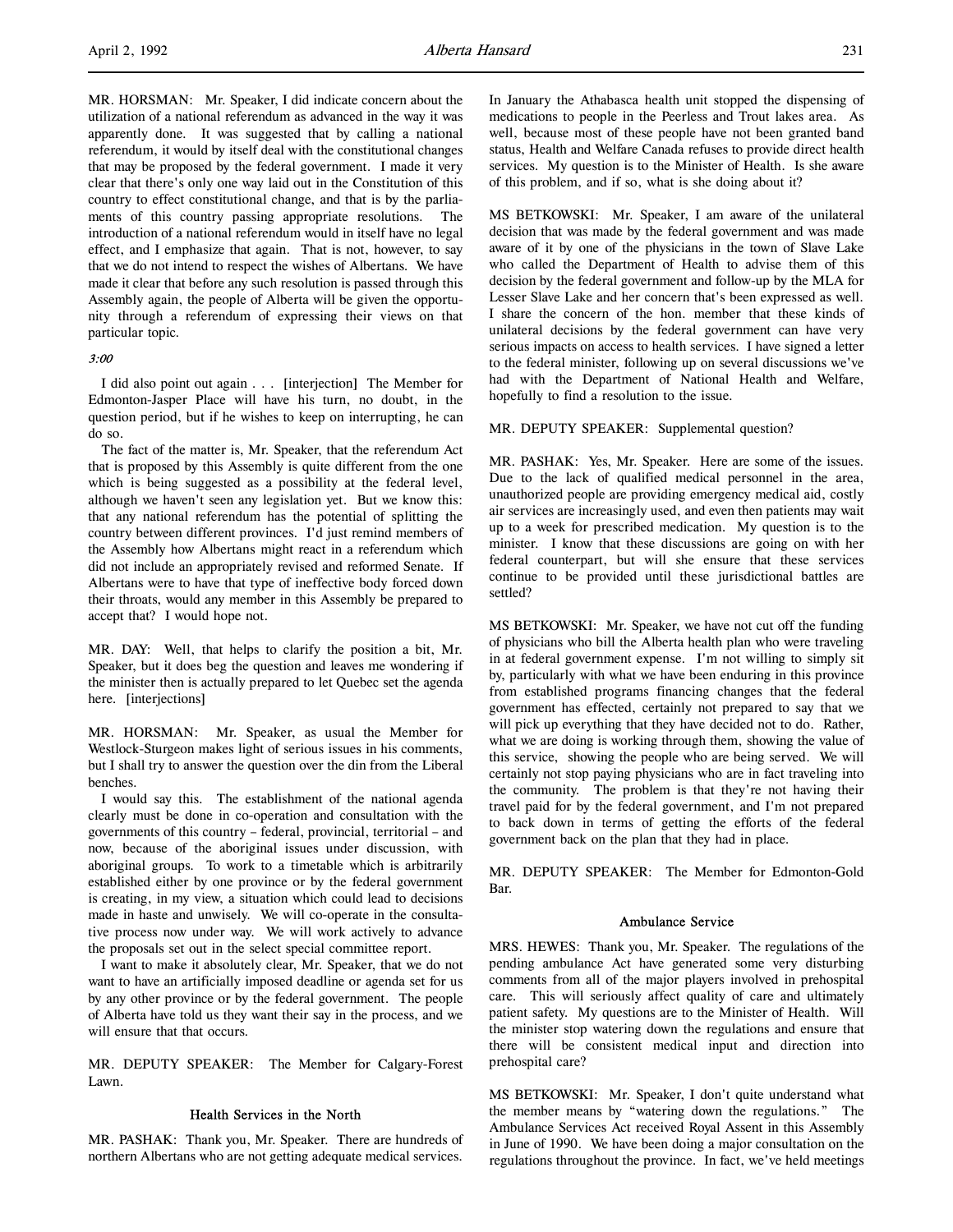in 60 communities in Alberta to look at those regulations. I'm not sure what she means by watering down. Certainly I am even more committed today to the need for the Ambulance Services Act and the regulations than I was back in 1990, but I don't believe it's appropriate to proclaim the Act until we've ensured appropriate consultation has occurred.

MRS. HEWES: Mr. Speaker, there's no point in consultation if we're not going to pay any attention to what the major involved people are saying.

To the minister: before the Act goes any further, will the minister immediately make the draft regulations public to those major involved players? Tell us before it's too late, Madam Minister. Why should we be secretive about the emergency care of Albertans?

MS BETKOWSKI: Mr. Speaker, as I indicated, the regulations have been out on a very broad stakeholder consultation. If the hon. member has some people who feel that they have not been included in that stakeholder participation, perhaps she'd like to alert me to who they are. It's not a matter of keeping regulations quiet until they're passed. It's a matter of probably one of the most massive consultations we've done on regulations. But if she has someone who feels they have not been consulted with respect to the regulations, perhaps she'd like to let me know, and I would be happy to follow up on it.

MR. DEPUTY SPEAKER: The Member for Calgary-Fish Creek.

#### Public Lands Management

MR. PAYNE: Thank you, Mr. Speaker. In recent months a number of constituents have raised concerns with me regarding departmental jurisdiction over public lands in our province. These concerns have resulted from public speculation that this crucial responsibility might possibly transfer from the Department of Forestry, Lands and Wildlife to the Department of Agriculture. Given that Forestry, Lands and Wildlife manages these Crown, or public, lands with the multiple-use concept as their mandate, can the minister clarify the government's intentions?

MR. FJORDBOTTEN: Well, Mr. Speaker, as I've answered before in the House, it is not so much a question of where the administration of public lands is, but it revolves more around the question of a number of issues. Examples would be access/trespass issues. We – by "we" I mean the group of ministers involved – are working to come to some resolution on that issue.

MR. PAYNE: Well, Mr. Speaker, the constituents to whom I referred would, I think, be encouraged by the indication that there is a ministerial task force at work. They'd be further encouraged to know how long these deliberations are going to take. When will we hear the results of this task force's work?

MR. FJORDBOTTEN: Mr. Speaker, I appreciate the hon. Member for Calgary-Fish Creek's representation. I would say that we would expedite it as quickly as possible, but if there were any major decisions made, before they were ratified there certainly would be public consultation if any transfer were to take place.

MR. DEPUTY SPEAKER: The hon. Member for Edmonton-Avonmore.

### Juvenile Prostitutes

MS M. LAING: Thank you, Mr. Speaker. My questions are to the Minister of Family and Social Services. The problem of juvenile prostitution has been drawn to our attention by task forces in both Calgary and Edmonton. The Child Welfare Act directs that a child, any person under the age of 18, who is at risk of emotional, physical, or sexual harm is a child in need of protection by the minister. My question to the minister: will the minister now commit to intervening on behalf of these children through apprehension, provision of support and treatment services, education opportunities, and through charging customers of child and adolescent prostitutes with child abuse?

#### 3:10

MR. OLDRING: Mr. Speaker, I appreciate the concern that the member has brought forward, and certainly I share her concern. As it relates to the reference to whether charges should be laid or not laid, it's certainly not within my parameters to make that decision. However, if it can be shown that there are children that are legitimately at risk, by all means, our department will step in and make all the resources that we have available to them.

I should note that we are working with the mayors of Calgary and Edmonton as it relates to some of the recommendations that they've brought forward. Those recommendations involve not only the provincial government but also the municipal government and the community itself. I would draw to the member's attention that there are some good community supports that are also available to children that find themselves in that position.

MS M. LAING: Well, Mr. Speaker, I would suggest that any child who is forced to earn a living through prostitution is a child at risk.

My second question is to the Attorney General. Mr. Speaker, the Criminal Code of Canada holds that a child under the age of 14 cannot be deemed to give consent to sexual activity. Will the Attorney General now commit to consulting with the Solicitor General with a view to encouraging police and Crown prosecutors to lay criminal charges of child abuse or sexual assault against customers of juvenile prostitutes as is done in the case of wife battering?

MR. ROSTAD: Mr. Speaker, I'll certainly take that forward and see what we can do. It's a good idea.

MR. DEPUTY SPEAKER: The hon. Member for Edmonton-Strathcona.

### Administration of Justice

MR. CHIVERS: Thank you, Mr. Speaker. My questions are for the Attorney General. Recent court decisions have clearly demonstrated that it's not only delay after charges are laid but also precharge delay which can give rise to motions for stay of proceedings on the basis of excessive delay. My question relates to the Principal affair. It's been some eight years since the first problem surfaced with that company in 1984. In 1985 the Securities Commission's recommendation to shut it down was ignored. In 1987 the company collapsed. In 1988 the Code commission was appointed. In 1989 it reported, and we still haven't heard back with respect to the recommendations of the Code commission that charges should be laid. How much longer will Albertans have to wait until they know whether charges are going to be laid in this matter?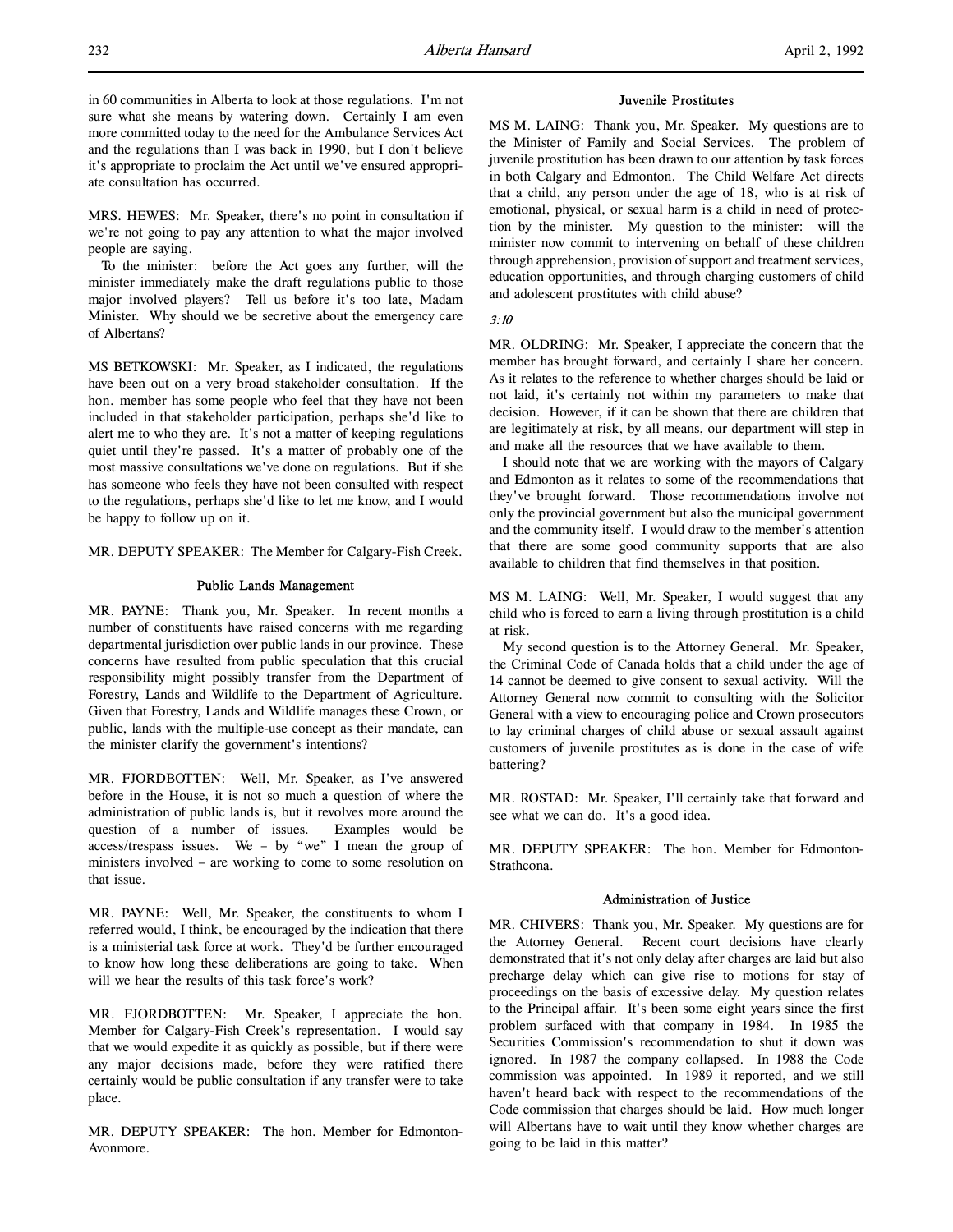MR. ROSTAD: Mr. Speaker, the chronology of the events with Principal are indeed accurate, and it has been some time since the Code inquiry recommendations were tabled. The RCMP had a team of investigators monitoring the inquiry all the way through, have received that information, and have a team that varies from four to five officers that are going through that information. The hon. member being a member of the Law Society realizes that you must not only think you have evidence, you must make sure that the evidence is of the kind and with enough materiality to it that you will in fact get a conviction when you lay the charges. That's what the justice system is about. The RCMP concur that they are in fact working with due diligence to ensure that we will get our report. A time line I cannot give you.

MR. CHIVERS: Is it insufficiency of evidence or lack of determination and political will?

Mr. Speaker, the pattern seems to be repeating itself with respect to the Aryan Nations affair. In the Aryan Nations affair, again we have a lengthy delay. We have an expensive public inquiry. We have an investigation that recommends the laying of criminal charges, and again we have silence and delay. When will we know whether charges are going to be laid in the Aryan Nations matter?

MR. ROSTAD: Mr. Speaker, I'm quite surprised at the hon. member trying to grandstand on a couple of very, very serious issues. The matter of the Aryan Nations was investigated by the police. The evidence was analyzed by the Attorney General's department, and in fact there was not sufficient evidence to lay charges. There was then an inquiry held, quite full and complete, and they said that they thought that perhaps if we looked at the information again, we might find some charges. We're willing to do that. We've got a special prosecution unit that is analyzing that material.

First the hon. member wants us to quickly go and lay the charges, and he's the first to stand up and say that if we do that, we're unjustly charging someone. Justice must not only be done; it must be seen to be done and is in this, in fact.

### Workers' Compensation Board

MR. WICKMAN: Mr. Speaker, on Tuesday the minister responsible for workers' compensation admitted that taping telephone calls of injured workers had been occurring within the board. My question to the Premier: as head of this government will the Premier give assurances to this House that the practice of taping telephone calls is not occurring in any other government ministry or government agency?

MR. GETTY: Mr. Speaker, I thought the hon. minister dealt with the matter very adequately with the hon. member. He pointed out that this only happened with the agreement of the caller. It seems to me that if you have a request made and the caller agrees with it, there's certainly nothing wrong with doing it. Why the hon. member would complain about that, I don't know.

MR. WICKMAN: Mr. Speaker, again to the Premier: will the Premier commit to investigate all government ministries and agencies to ensure that the taping of telephone calls is not occurring?

MR. GETTY: Mr. Speaker, I would say this: it certainly would never be done without the approval of the person who's on the other end of the call. I would hope that there would be no

members of this Assembly or the government who would either support or attempt such a thing.

### Mental Health Services

MR. JONSON: Mr. Speaker, the Minister of Health has recently released a policy paper on directions for mental health services which includes emphasis on community care and child care. However, one area of great need is that of delivery and coordination of these services to children and schools, and the paper is not very specific on this point. I wish to ask the minister if the implementation of this policy would involve providing adequate assistance to schools and school programs dealing with special needs students.

MS BETKOWSKI: Mr. Speaker, I think that the issue of mental health and the mental health of Albertans is larger than just the school programs dealing with special needs students. The issue, in my view, is: how do we provide mental health services to all Albertans and, in this case, young Albertans? As we approach that larger issue, it becomes very apparent that an important role has to be played by the school in meeting the need. Obviously, a lot of our students, not all of them regrettably, are in the school setting. Hopefully, through the co-ordination of effort amongst the several departments that have participated in the mental health policy for Alberta, we will be able to better integrate the services into the school and ensure that we're meeting the needs of young Albertans.

MR. DEPUTY SPEAKER: Supplemental question?

MR. JONSON: Yes, Mr. Speaker. My supplementary question relates to my constituency and the good work that is going on there in improving the treatment of mental illness and the integration of this treatment program with community care. My question to the minister: will the implementation of this policy recognize the identified continuing need for modern health care treatment centres specializing in mental health care?

MS BETKOWSKI: Mr. Speaker, the delivery of mental health services is no different in the mental health field than it is in the physical health or long-term care field. Really it is not about either/or, institution or community; rather, what it is about is providing a balance of service. Spectrums are not red and purple; spectrums are all the colours of the rainbow. That was the goal and desire of the Premier's Commission on Future Health Care for Albertans. Certainly, the focus of the new policy direction is towards the community but not towards the community absolutely. We will still have need for inpatient services. In fact, what the paper points to is an enhanced role of the institution in the continuum rather than a stand-alone role, which is really the old model of dealing with mental health needs.

MR. DEPUTY SPEAKER: The hon. Member for Edmonton-Kingsway.

#### 3:20 Free Trade

MR. McEACHERN: Thank you, Mr. Speaker. My question is to the Minister of Federal and Intergovernmental Affairs. When the Premier returned from the recent First Ministers' Conference, he indicated that his government wanted to be fully involved in the North American free trade agreement talks. Albertans are deeply concerned about the possible impact of a Mexico free trade deal because of the effect of Mexico's low wages and poorly enforced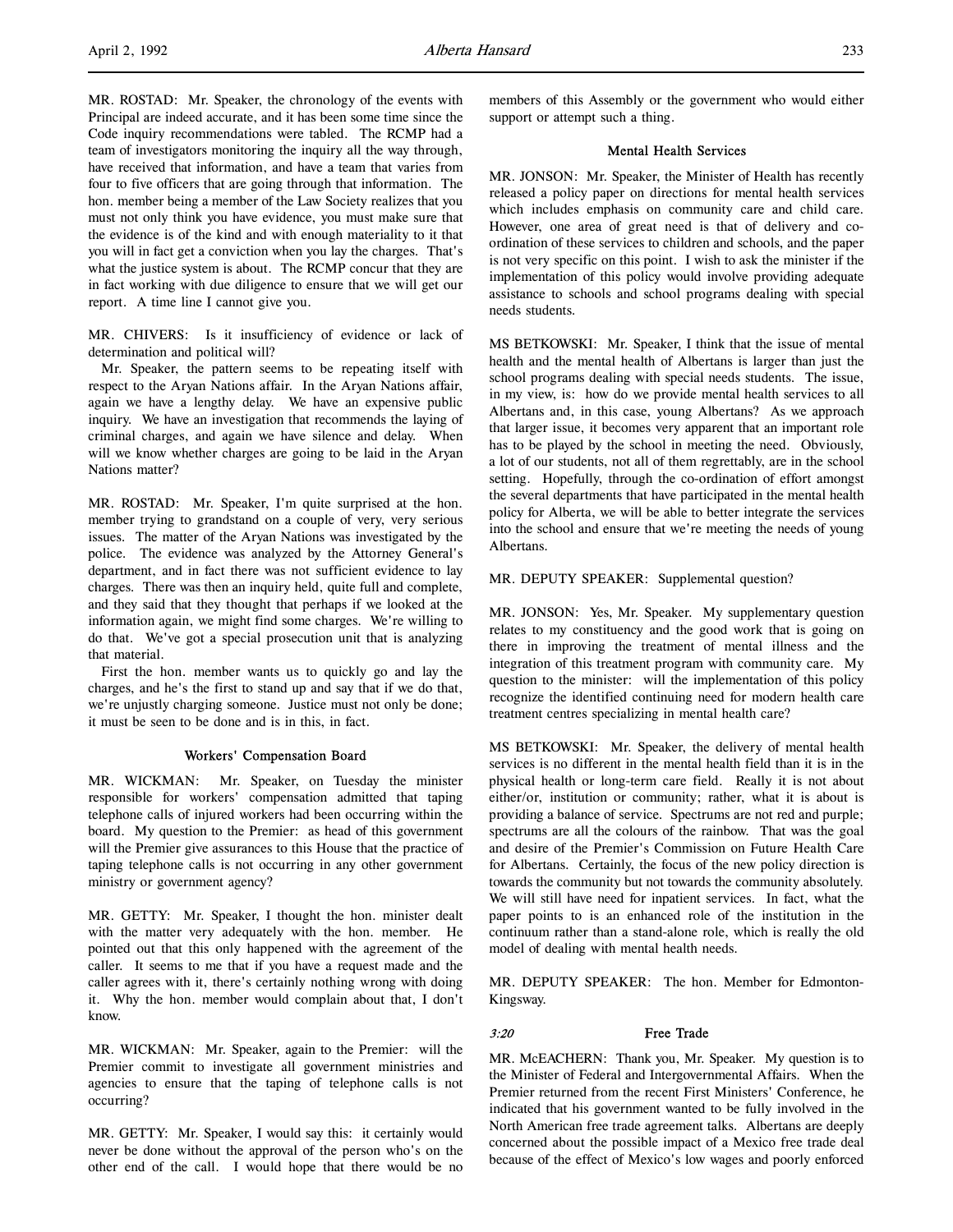environmental laws. They know that this country has already lost over 400,000 jobs as a result of the Mulroney trade deal. My question to the minister is this: knowing that the Canada/U.S. trade deal has meant disaster for the workers of this country, will the minister refuse to support a deal with Mexico that subjects workers and industry in this country to even more unfair competition?

MR. HORSMAN: Mr. Speaker, as usual the hon. Member for Edmonton-Kingsway has larded his question with a great deal of political rhetoric. The fact of the matter is that under the free trade agreement between Canada and the United States, in the first two years of operation of that agreement Alberta's exports to the United States increased 29 percent, and that created hundreds of jobs for Albertans. [interjections]

MR. DEPUTY SPEAKER: Order please. [interjections] Order. Order.

MR. HORSMAN: They don't like the facts over there, Mr. Speaker. As soon as the facts come out, the crows start cawing. Well, here we've heard it again today.

Of course, Mr. Speaker, our government, having been participating with the federal government and the other provinces in discussions about the North American free trade agreement, will take all due diligence to make sure that Alberta jobs and Alberta export opportunities are enhanced as a result of any free trade agreement entered into. There's no doubt at all that the prosperity of this province depends upon increasing our trade, and those people who think we can produce only for domestic consumption would lead Alberta back to the days of the 1890s. We want to look ahead to the year 2000, not backwards. That's what we want to see happen in Alberta.

MR. McEACHERN: Sure, Mr. Speaker, we've increased our gas sales, but we got less money out of it. That's why the Treasurer's budget is in trouble.

In fact, the draft agreement of the North American free trade deal that was leaked last week indicates that the federal government is already willing to agree to little or no restriction on importation into Canada of goods processed or assembled in Mexico. Now, given that workers in Mexican industries earn an average of \$2.18 an hour, sometimes as low as 59 cents an hour, will the minister undertake to make it clear to his federal counterpart that Albertans don't want an agreement that does not include a commitment from Mexico to raise their wages and improve working standards?

MR. HORSMAN: Mexican prosperity can never come about if they are kept under the state-controlled regime that previously existed, one which would have been heartily endorsed by the people in the New Democratic Party in this House. The only way Mexico can bring its standard of living up is to trade its commodities and products with the rest of the world. I encourage Mexico on their new path of an open, market-oriented economy, and I applaud their activity in entering into these discussions, joining the GATT, joining the world, and casting off the shackles of socialism. [interjections]

MR. DEPUTY SPEAKER: Order please. Order. [interjections] Order. Before calling Orders of the Day, might we revert to Introduction of Special Guests?

MR. DEPUTY SPEAKER: Opposed? Carried. The hon. Member for Edmonton-Kingsway.

# head: Introduction of Special Guests (reversion)

MR. McEACHERN: Thank you, Mr. Speaker. It's my pleasure today to introduce to you and to the members of the Assembly 18 visitors from the Alberta Vocational centre, actually the Winnifred Stewart campus, located in my riding. They are members of an English as a Second Language class. They are accompanied by their teacher Wendy Uncles. I'd request that they'd stand and receive the warm welcome of the Assembly.

MR. HORSMAN: Mr. Speaker, I'm delighted to introduce students from different classes from Medicine Hat high school. As you know, I live further away from Edmonton than any other MLA, and these students have experienced a long ride here on a yellow bus. Interestingly enough, I asked them how they enjoyed their trip, and one young man said, "I'm suffering from bus lag." I've never quite heard that before. I would like to introduce, in addition to the 23 students, Mr. Ray Skow, Mrs. Lori Litousky, Ms Rhonda Hunter, and Mr. Harlan Martin. I would ask that these young people from Medicine Hat please rise and accept the warm welcome of my colleagues.

MR. DEPUTY SPEAKER: The hon. Member for Rocky Mountain House.

MR. LUND: Thank you, Mr. Speaker. On behalf of my colleague the hon. Member for Lacombe, Ron Moore, and myself, I'd like to introduce to you some 23 eager, bright young students from the Eckville junior/senior high school. They're accompanied today by their teacher Shawn Wagar and by Georgina Wagar and Shawna Wagar and by bus driver, Harold Burdick. Our guests are seated in the public gallery, and I would now ask them to rise and receive the traditional warm welcome of this House.

head: **Orders of the Day** 

head: Written Questions

MR. GOGO: Mr. Speaker, I move that the written questions appearing on today's Order Paper stand and retain their places except for the following: 148, 205, 207, 212, 213, and 217.

[Motion carried]

# Oldman River Dam

148. Mr. Taylor asked the government the following question: What is the government's best estimate of the cost of diverting irrigation water stored by the Oldman River dam and released into the river below the dam around the Peigan reserve?

MR. GOGO: Rejected.

### Workers' Compensation Board

205. Mr. Wickman asked the government the following question: How much has the Workers' Compensation Board spent on transportation vouchers for the period April 1, 1991, to March 19, 1992?

MR. GOGO: The government accepts that, Mr. Speaker.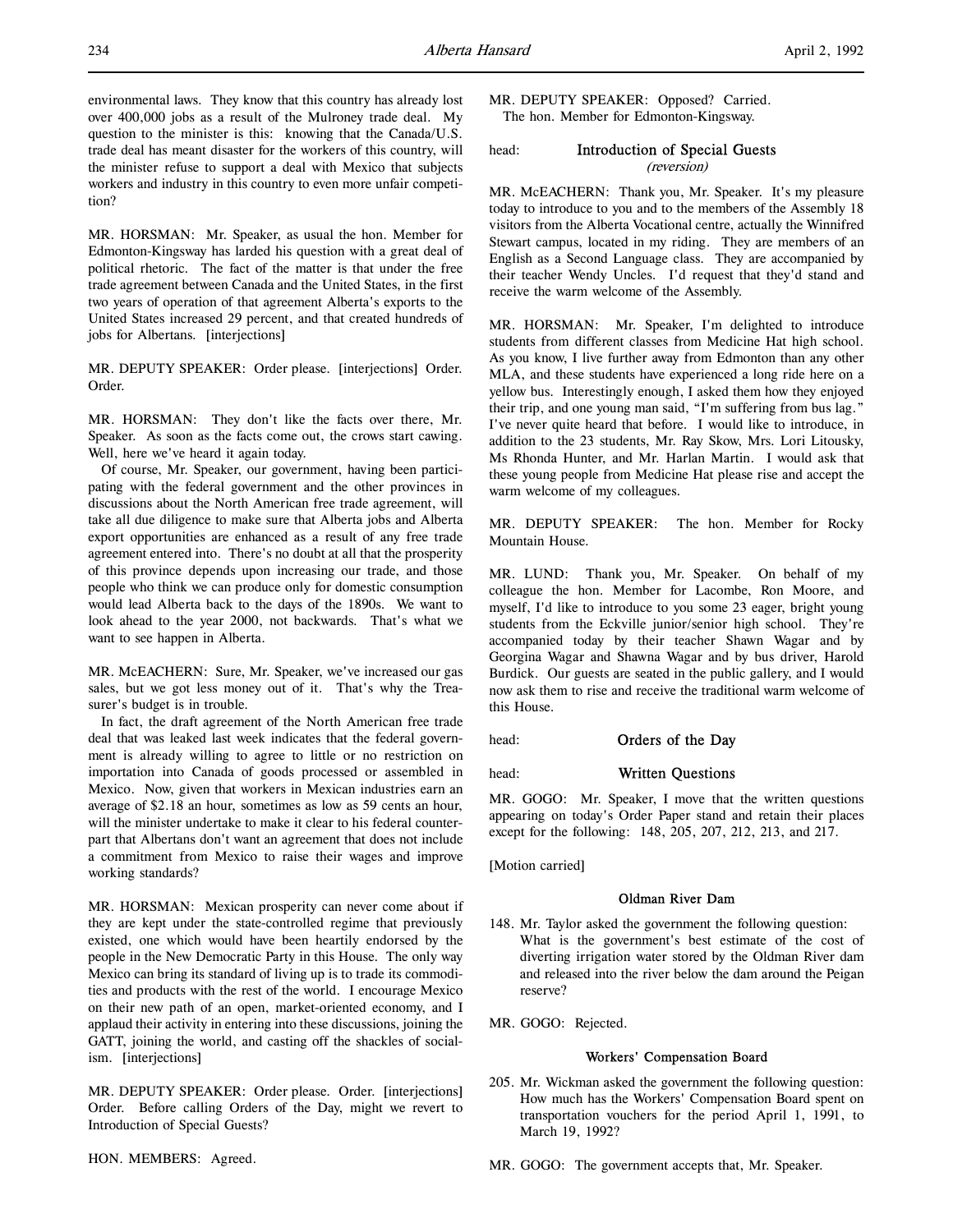207. Mrs. Hewes asked the government the following question: What are the terms of reference, mandate, and reporting schedule of the Department of Health's working committee on home care for special needs children?

MR. GOGO: Accepted, Mr. Speaker.

### Home Care

- 212. Mrs. Hewes asked the government the following question: How many Albertans have received home care service for the period April 1, 1990, to March 31, 1991, and from April 1, 1991, to March 19, 1992?
- MR. GOGO: The government rejects that, Mr. Speaker.

### Aids to Daily Living Program

- 213. Mrs. Hewes asked the government the following question: How many appeals have been heard under the Alberta Aids to Daily Living program for the period April 1, 1991, to March 19, 1992, and of these appeals how many have been overturned during the same period?
- MR. GOGO: The government accepts 213, Mr. Speaker.

### Wabamun Lake Water Quality

- 217. Mr. Mitchell asked the government the following question: Concerning the monitoring of the environmental impact of the Wabamun operation of TransAlta Corporation,
	- (1) how often are air emissions from the stacks measured each month, and what substances are measured,
	- (2) how many times, if any, in the last 10 years did any of the substances measured exceed the limits set by the plant's licence to operate under the Clean Air Act,
	- (3) what were the monitored values on those occasions when the levels were in excess of the permitted level, and if any, were the emission standards permissible under the licence issued in accordance with the Clean Air Act,
	- (4) how is possible contamination of Wabamun Lake being monitored,
	- (5) how often are the sumps that collect the sulphuric acid used to clean the heating coils in the evaporating tanks checked,
	- (6) how many times during the past 10 years have the sumps overflowed into Wabamun Lake, and
	- (7) what measures have been taken to prevent overflow from the sumps into the lake?

MR. GOGO: The government must reject that, Mr. Speaker.

### head: **Motions for Returns**

MR. GOGO: Mr. Speaker, I move that the motions for returns on today's Order Paper stand and retain their places with the exception of the following: motions for returns 230 and 244.

[Motion carried]

# Oldman River Dam

230. Mr. Taylor moved that an order of the Assembly do issue for a return showing copies of all studies carried out and

plans that the government has made to divert irrigation water stored by the Oldman River dam and released into the river below it around the Peigan reserve.

#### 3:30

MR. DEPUTY SPEAKER: The hon. Minister of the Environment.

MR. KLEIN: Thank you, Mr. Speaker. It has become quite obvious throughout this session that certainly from the Liberal opposition there have been no fresh, new, bright ideas, because what we see here is a recycled motion. It's identical to Motion for a Return 190, which was rejected last year.

### AN HON. MEMBER: A loco motion.

MR. KLEIN: A loco motion; right.

It pertained to some imagined diversion from the Oldman dam around the Peigan Indian reserve.

Just in the way of a bit of history, Mr. Speaker, the Oldman River dam is not a diversion dam; it's a water management dam. It's a dam that has been put in place to control and manage water, to allow us to use responsibly and wisely the water that comes down the east slope, water that we have to pass on into Saskatchewan in a good, good state and at the same time assure supplies of water for 125,000 people in southern Alberta. We have a commitment to send 50 percent of that water on to another jurisdiction, so we must make sure that what we have available to us is used properly and wisely. It is not, as the NDP suggest from time to time, for a handful of farmers; it's for 125,000 people in southern Alberta.

I can assure you that with the snowpack in the mountains being about 10 percent shy of normal, it's going to be a very, very dry spring. I would venture to say that without the dam in place this spring, you would be able to walk across the Oldman River downstream of where that dam would have been built and not get your slippers wet.

As I mentioned before, Mr. Speaker, the dam was never built as a diversion dam. It was never built to accommodate an irrigation ditch around the Peigan reserve, or anywhere else for that matter, except for one small spur into a small area, I think to the south and east of that particular dam.

Now I would like to refer to the hon. member's motion for a return and why we propose to reject it. The hon. member proposes the following motion:

that an order of the Assembly do issue for a return showing copies of all studies carried out and plans that the government has made to divert irrigation water stored by the Oldman River dam and released into the river below it around the Peigan reserve.

I can understand why the hon. member would want to recycle that motion. He is obviously concerned about the incident that occurred two summers ago on the Peigan Indian reserve. Yes, we all know that there was some trouble. I can't talk too much about that because someone was charged in connection with that. He was sentenced in court, I believe, to 18 months in jail, and that situation is under appeal so I don't want to get too much into the details of the problem that arose. Nonetheless, there was a problem, and that problem was settled. Since then we have established a good, positive working relationship with the Peigan Indians. As a matter of fact, I have someone on the band council whom people in my department liaise with on a permanent basis. George Little Moustache is his name. We've developed this good relationship, and we don't see that there are going to be any further problems relative to the irrigation diversion weir that lies some kilometres east of the Oldman River dam. We feel quite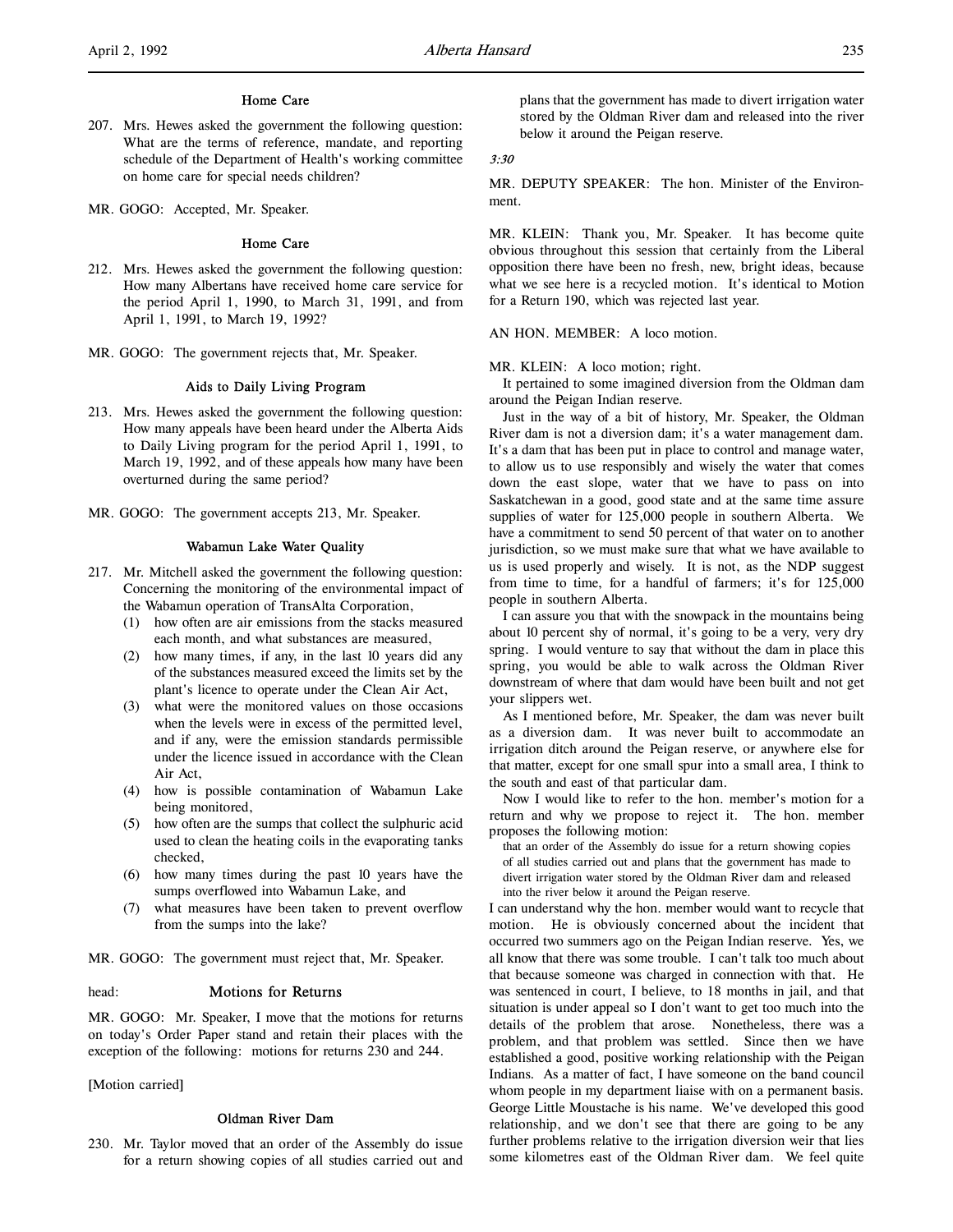sure that the terms of the agreement are going to be honoured for all time.

That agreement is very generous, Mr. Speaker. I think we gave the Peigan Indians at that time a \$4 million up-front cash advance. We pay them an escalating amount in rent every year, and this year it's in excess of \$400,000, I believe. Nonetheless, we have settled our problems. We feel that we have established a good working relationship; we've formalized that relationship. Yes, I'll have to admit to the hon. member that if all else failed, if for some reason we could not get access to that irrigation weir that had been in place for some time and it became obvious that we were going to have ongoing problems, then there was some discussion, some discussion only, relative to the possibility of a very expensive, by the way – and that was the discussion: that it would be tremendously expensive to put a diversion around the Piegan Indian reserve. It was only discussion, and it didn't carry on for very long because we were able to settle our differences with the Peigan Indians. So quite simply, the answer today is the same answer that I provided the hon. member with in 1991. In rejecting this motion for a return, I have to do so because, quite simply, there is no document to return.

MR. TAYLOR: I gather I close the debate then, if no one takes it on.

I was a little bit surprised at the minister's answer that it was a repeat of last year. As I recall, last year it was a case that as the government often does, they just swept it under the rug and didn't answer. They didn't do anything, as a matter of fact. There was no answer. So I welcome the chance to debate it with the minister, or comment on it with the minister. I wanted to get a copy of the studies to see what the costs would be to take water around the Indian reserve.

You see, one must remember - I'll explain it for my friend who's shaking his head, who lives up north on the Peace River. He's used to rivers that you'd drown in if you walked out more than about 10 feet. Even the hon. Member for Dunvegan, maybe escorted by the Solicitor General, coming home late one night on hands and knees could get across the Oldman. It isn't that big a river when the late summer comes. Mr. Speaker, what I wanted to emphasize here, and this is what I'm more concerned about than anything else, is here is a government that has spent \$350 million to \$400 million building a catch basin to catch water, to take it down to put on the land, some of it in the area with which the newest Member for Little Bow would be quite familiar. They've been waiting for years to get enough water into that system to put it onto the land, yet the only way the Oldman River's water can be used in irrigation is to be diverted from within the Indian reservation. Most people don't realize that the dam is upstream from the Indian reserve, but the water cannot be taken away until it reaches that diversion within the Indian reservation. Here we now have admission from a member that they've built a \$400 million . . .

MR. KOWALSKI: Three fifty-three point six in 1987 dollars.

MR. TAYLOR: All right; we'll take it down to \$350 million. With the hon. minister from Barrhead's ability to do math, we could take it to \$300 million.

The point is that that's a third of a billion dollars on some sort of a structure with no guarantee, with no backup legal agreement, with not a shred of paper that that water could reach the people of Little Bow or anyone else.

My friend says in his chauvinistic, patronizing way: I have a friend called George Little Moustache that's going to let us get the water. How nasty can you get? How downgrading can you get? Those people that elect people onto that council run a democracy. To say that they've got a member, a pet little red man, that's going to allow them to take the water no matter what happens: the minister should be ashamed of himself. That's the most degrading comment I've heard in a long time, to say: don't worry about it; I've got a friend that's going to look after it.

The fact of the matter is that the minister is not willing to admit that they put a third of a billion dollar structure together there with no guarantee that the water will ever get to the people of southern Alberta. Rightfully so. The natives there haven't got an agreement. This man even says that they not only don't have an agreement, but they don't have any plan. So with all that's necessary, we could end up with one of the biggest water skiing resorts with nothing for irrigation that is possible to get into. No; I think, Mr. Speaker, what we have here is a case of ineptness, incompetence, poor planning. The people of southern Alberta at least had the right to expect, after a third of a billion dollars had been put together, that we had some sort of plan of getting the water onto the land. But no; we're relying on the minister's friend, maybe, in the council of the band to allow them to get the water out.

### 3:40

Everyone knows it's a problem there. We should have had a survey. We should know what it would cost us if indeed the natives, the Peigans – it's their right by the Constitution to do it – decide they don't want the diversion set up there. We should have some studies. But no; we're going to trust the minister, with one of his buddies on the council, as to whether a third of a billion dollar structure can deliver water to Little Bow. I just hope the newest member elected from Little Bow will get up on his hind legs and make these people go to task, because there are people – I was down there fighting that election – that are expecting to see water on their land within the next year. They're not going to get it if all we've got is a well-known minister's vacillating back and forth. Hell, he hasn't got the guts to stop a road through Lily Lake.

MR. ACTING DEPUTY SPEAKER: Order. Please be cautious in your remarks and your use of terms.

MR. TAYLOR: The minister hasn't even got the courage, Mr. Speaker, to stop a road going through Lily Lake let alone the courage to get up here and try to talk the Peigans into some sort of a long-term agreement. The point of the matter is that the people of Alberta have the right to expect a backup agreement of some sort. Yet what we have is like the sorcerer's apprentice and Mickey Mouse: one minister out there building everything he can right and left without looking around, another minister, in charge of the environment, that says he's got a friend that's going to look after us getting all the water out of a third of a billion dollar enterprise.

No, Mr. Speaker, I've really got to be surprised. I just hope that this debate is copied to every southern Alberta paper. When they realize that they've built a third of a billion dollar enterprise with no backup, no method, and no studies on how that water is to get onto the new irrigation land in southern Alberta that's been thirstily waiting for it for the last 10 years, I think they're going to be in for a helluva surprise. The Member for Little Bow will be damned lucky indeed if he doesn't need an armed escort to take him home when they find out that they can't get at that water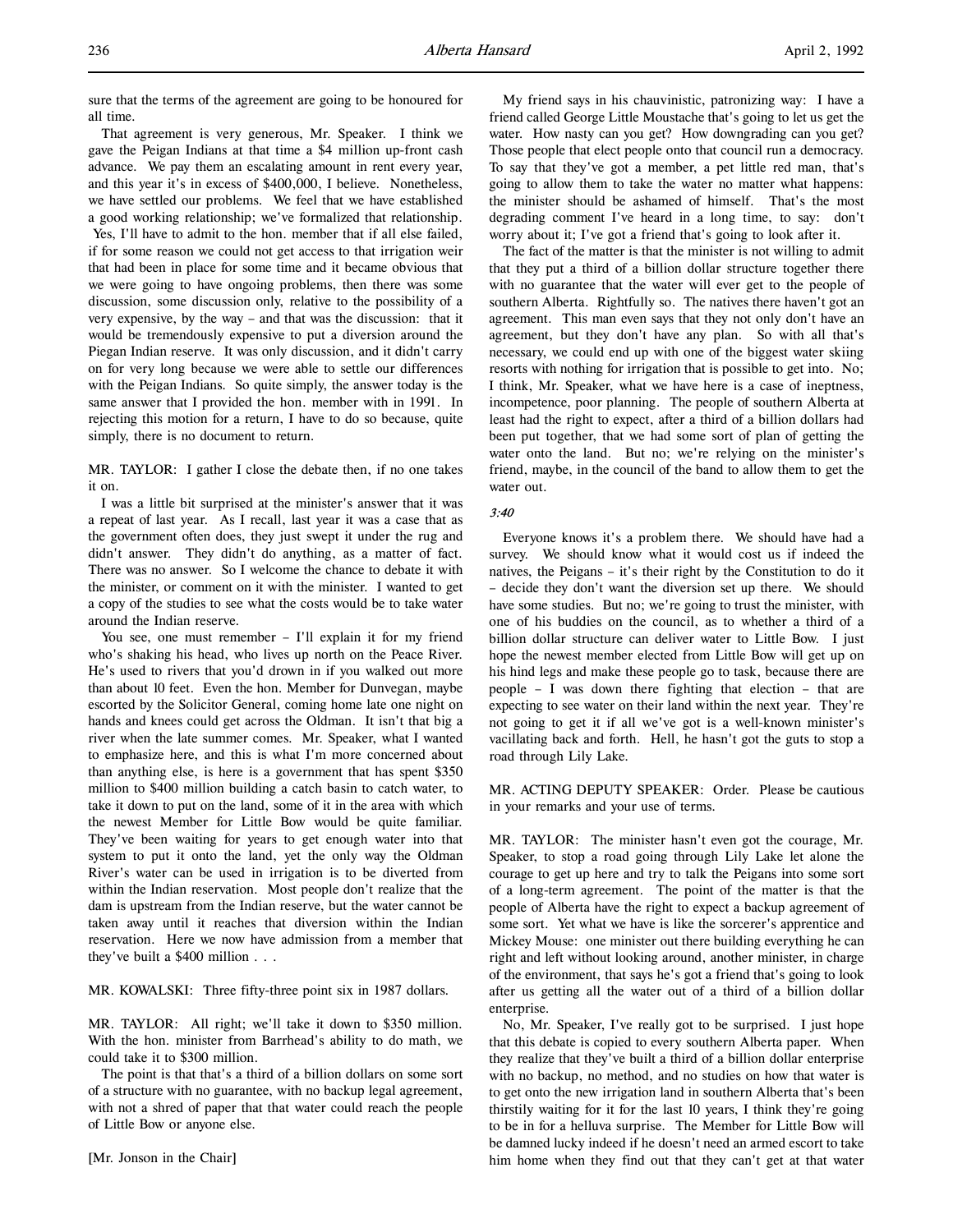because the other ministers didn't know enough to put an agreement together to let the water get to them.

Thanks.

HON. MEMBERS: Question.

MR. ACTING DEPUTY SPEAKER: The question has been called.

[Motion lost]

#### Forestry Agreements

- 244. Mr. Mitchell moved that an order of the Assembly do issue for a return showing any documents showing agreements between the government and
	- (1) Daishowa Canada Co. Ltd. and
	- (2) Alberta-Pacific Forest Industries Inc. under which the government could be held liable if there were any delay in issuing the company licences to operate under the Clean Air and Clean Water Acts.

MR. KLEIN: Again this is another perfect example of no fresh, new ideas, a lot of rhetoric, nothing substantial. This is another recycled motion that comes back in the same form identical to Motion 207 from last year.

You know, the hon. Member for Edmonton-Meadowlark alluded yesterday in *Hansard* that Bill 53, our exciting, new, comprehensive environmental legislation, is something just being recycled, and here we have a recycled motion for a return. The answer has got to be the same. Mr. Speaker, what he is asking for in this motion identical to Motion for a Return 207 is information relative to the Daishowa pulp mill and associated agreements. He was told last year that those matters are now before the courts. He well knows, or if he doesn't know then he's sadly out of touch with things; he should know if he doesn't that those matters are still before the court and therefore are sub judice.

With respect to the question that he asked relative to the Alberta-Pacific pulp mill near Athabasca, no such report exists. Therefore, I propose to reject the motion.

MR. MITCHELL: Mr. Speaker, I wonder whether the minister will be so cocky about what he's prepared to reveal and what he's not prepared to reveal after this Legislature finally gets some form of freedom of information legislation, because it certainly wouldn't take a very aggressive freedom of information law in this province to ensure that ministers like the Minister of the Environment begin to release some information so that we can make some judgments about the decisions that they are making.

The fact is, Mr. Speaker, that anybody who reviews, who makes any effort to understand the process of decision-making that went into the Alberta-Pacific and the Daishowa projects has to wonder why it is that this government was so determined to implement those projects despite obstacles, questions, serious doubts expressed across this province about each of those projects. I remember that scene so vividly of the Premier standing up in December of 1988, I believe it was – it may have been '87, in fact – just before Christmas and saying that we are going to give Athabasca this Alberta-Pacific project. He made that commitment publicly and, in fact, called some member of the public who dared to suggest that perhaps the Premier was acting precipitously a whiner and complainer of some kind. He made a commitment to the public, he made a commitment on behalf of this government without having one study, without having undertaken one environmental review, without having ever asked the questions: was this environmentally sound, was this even of some cost benefit, would it ever add up to be a cost benefit for the people of this province? He made a commitment.

One can wonder, Mr. Speaker, if there aren't documents like legal opinions thereafter. Once this government has made a public commitment to forge ahead with a project and once the company on the basis of that commitment from the Premier begins to spend money for studies, begins to spend money to clear the land after they received their permit but before they received any other kind of go-ahead or any other kind of authorization, environmental or otherwise, one can only wonder whether there aren't legal opinions that suggest this Premier stuck his foot squarely into that project and meant that they could never ever take the foot off the gas that was driving that project.

So we are, Mr. Speaker, asking what I believe to be a pretty legitimate question. When a Premier of the province of Alberta makes a commitment to build a project like Al-Pac, makes a commitment publicly to build a project like Daishowa long before there has ever been any of the kinds of reviews that are in legislation and required or ad hocked along the way, one can only question what kind of legal force Daishowa and Al-Pac did have behind them to say to the government: "You cut this off, you delay this any longer than we can withstand and we're gonna sue you. We're gonna sue you for every last cent, millions and millions of dollars, that we've put into studies and engineering assessments and blueprints and so on. We're gonna hold you responsible."

Well, Mr. Speaker, at the very least we've got a Premier here – now he says he's going to negotiate with the rest of this country over Senate reform – who certainly didn't know how to negotiate particularly well with Daishowa and Al-Pac. He stood up and said: "Hey, we're gonna build this. It doesn't matter what happens afterwards, you've got my approval. We're gonna go ahead," and probably brought with that a legal obligation to continue or else he'd have been sued and he'd have lost that suit and have cost Albertans hundred of millions of dollars.

MR. KLEIN: Prove it.

MR. MITCHELL: If you give me the documentation that we're asking for, we will prove it.

Thank you, Mr. Speaker.

MR. ACTING DEPUTY SPEAKER: Are you ready for the question?

HON. MEMBERS: Yes.

[Motion lost]

## head: Motions Other than Government Motions

#### 3:50 Taxation

204. Moved by Mr. Hawkesworth:

Be it resolved that the Legislative Assembly urge the government to rescind Alberta's regressive flat tax and demand the federal government rescind the regressive goods and services tax, both of which constitute a disproportionate burden on lower income families.

MR. ACTING DEPUTY SPEAKER: The Member for Calgary-Mountain View.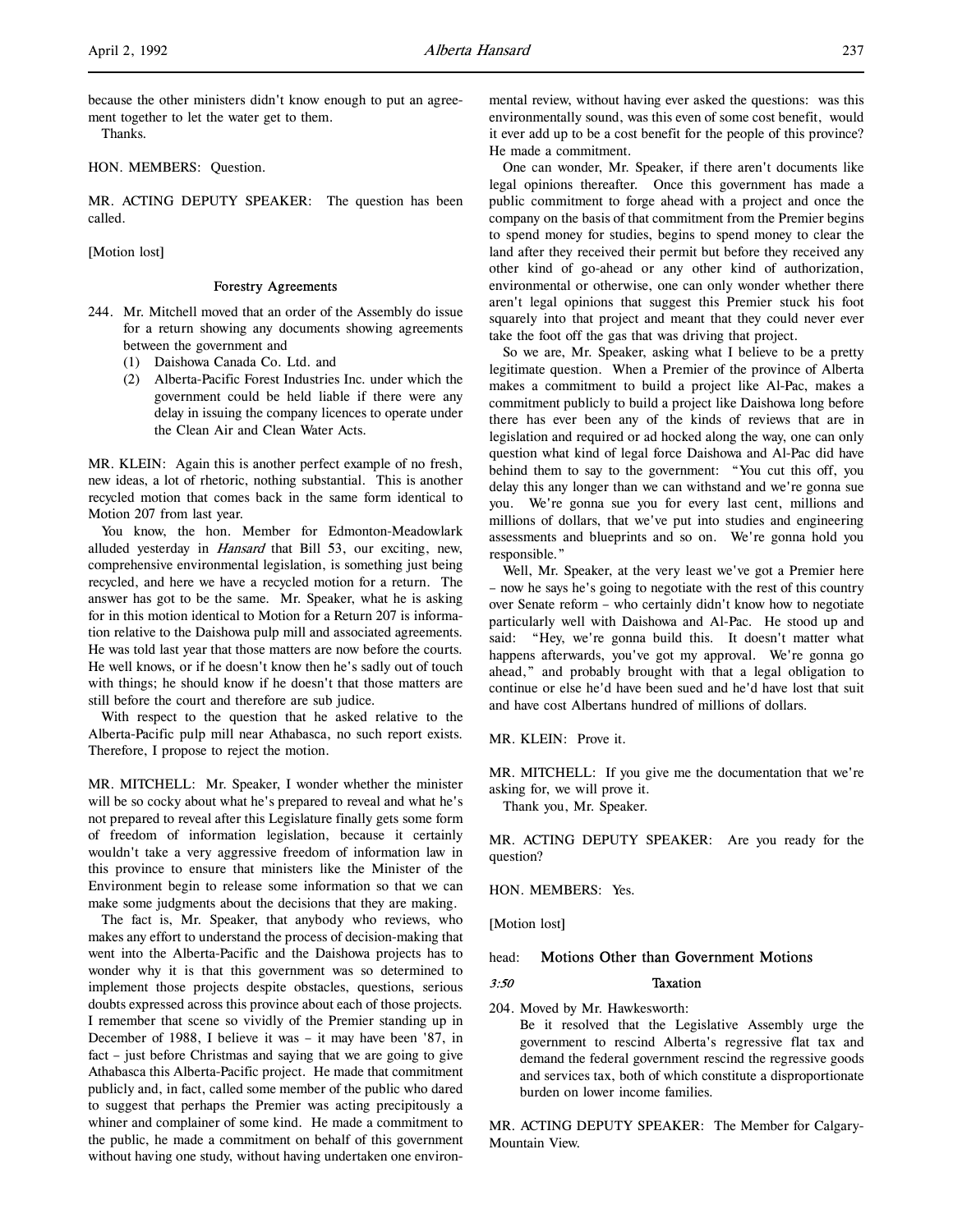MR. HAWKESWORTH: Thank you, Mr. Speaker. I'm pleased to be able to introduce and speak to Motion 204 this afternoon. I just note that last Tuesday one of the hon. members was so anxious to get to it that he couldn't wait in terms of the previous motion, Motion 203, so I'm anxiously awaiting the intervention from the members of the opposite side. I'm sure that they, wanting to get their supportive comments on the Hansard record in favour of making the . . .

[Mr. Deputy Speaker in the Chair]

# Point of Order Relevance

MR. GOGO: Point of order, Mr. Speaker.

MR. DEPUTY SPEAKER: The hon. Deputy Government House Leader is rising on a point of order.

MR. GOGO: Mr. Speaker, I hate to interrupt the hon. member, because he's been waiting, but clearly under Standing Order 23(i) if a member speaks to a question other than the question under discussion, he should be called to order. I'd ask the hon. member to return to the subject.

MR. HAWKESWORTH: Oh, my. Well, maybe it wasn't the supportive comments they want to get on the record, Mr. Speaker. Perhaps they don't want to deal with the issue at all.

### Debate Continued

MR. HAWKESWORTH: Anyway, here it is in front of us, and if the hon. member wants to make his points known, I certainly would like to hear from him.

Basically, the motion is urging the federal government to rescind the regressive goods and services tax, and it also calls, on behalf of the Assembly, on the Alberta government to rescind our own regressive flat tax. Both of these taxes hit hardest lower income families and lighten the burden on high-income Albertans and Canadians. I think that all members in this Assembly who want to create a progressive and fair tax system would have to speak out against both the GST and Alberta's flat tax.

Now, the interesting thing, Mr. Speaker: the Alberta government has said on numerous occasions that they're opposed to the GST, but the government to my knowledge has never given the Legislature the opportunity to voice its opinion and to actually vote against the GST and to be on record against it. I note that the Alberta government has brought forward for the vote of the Assembly on two occasions whether they support the triple E Senate or not. They've brought that to the Assembly to take a vote and allowed this Assembly to put its opposition to the current Senate on the record and to support the alternative. Albertans want to get rid of the GST at least as much as they want to get rid of the Conservative and Liberal patronage appointments that are filling up our current Senate. Why is it that this Assembly has never been allowed the opportunity to actually vote against the GST unless it's motions brought forward by the Member for Calgary-Mountain View? This is now the second occasion.

There is at least one political party based in this province, Mr. Speaker, albeit a federal one – they lost their provincial status at least temporarily recently – and that's the Reform Party, that's now suggesting expanding the GST to incorporate it onto food. Given that this kind of current political debate is occurring in our province, I think it's important for this Assembly to pass this motion and let Canada know where Albertans, at least this Assembly, really stand on the GST: that we are in fact opposed

to it. That's what the motion calls for, and by supporting it, members can certainly make their opposition to the GST known.

Now, Mr. Speaker, the reason I've incorporated Alberta's flat tax is that it, too, along with the GST is a regressive tax. As everybody who has studied the tax system knows, flat taxes disproportionately hit hardest those of lowest income. That hasn't stopped a number of prominent Canadians from promoting in the past the implementation of flat taxes. In fact, the highest profile Albertan to support a flat tax was none other than our own Edmonton-based Peter Pocklington as part of his campaign for the leadership of the federal Conservative Party back in the '80s, who proposed, if memory serves me correctly, a 20 percent flat tax across the board. So it's had its proponents.

As a matter of fact, we've seen flat tax creeping into federal tax policy implemented by our Conservative government in Ottawa since 1984. Under the so-called tax reform measures, we've seen, for example, the collapse of the number of categories under the Income Tax Act, especially reducing the proportion of higher income earners that have to pay income tax. Of course, by lowering the rates on high-income earners, it has an impact on the provincial tax payable because people in each province pay a certain percentage of their federal tax payable to the province as well. Not only has it crept into federal tax policy and the federal tax system, our own Provincial Treasurer implemented a flat tax here in Alberta a number of years ago.

Well, I think one has to ask two questions: why is a flat tax regressive and wrong, and what impact has it had in Alberta since it was implemented a few years ago? Any fair tax system, in my view, Mr. Speaker, has to be based on one's ability to pay. One looks at the income from those of low-income or even middleincome people. Their income is primarily directed to meeting the basic needs of survival: food, clothing, shelter, and some of the other necessities that go into keeping a roof over one's head and food on the table and clothes on one's family. You don't have any discretionary income. So by implementing a flat tax where you say everybody pays the same percentage, what you're doing is forcing low-income people to first pay taxes that would otherwise go into paying for the basics. That's why extending the GST and including it on food is not just regressive, but it's reprehensive because of the impact it would have on Canada's lowest income earners.

Mr. Speaker, the problem of our tax system is not hitting just the poor. Even for the middle-income people, the middle class in our province, the tax burden is being piled higher and higher and higher. For example, the numbers show that personal income tax paid by the average Albertan has increased by 80 percent since 1985. Provincial user fees, the majority of which are collected from average Albertans, cost 50 percent more in 1991 than they did in 1985. When you take inflation into account – say, for example, just the years 1985 to the most recent year, 1991 – the cost of living climbed by 29 percent. So when you take that into account, Albertans in 1991 were actually taking home 8.6 percent less income than they were in 1985. As a paradox, even allowing for inflation, they were paying 39 percent more personal income tax per capita in 1991 than they were in 1985. So everybody in Alberta who are of middle income, from the middle class down, are seeing their tax burden go up, and it's hurting. It's hurting.

## 4:00

However, Mr. Speaker, while the burden gets heavier for the middle class, it's been getting lighter for the very well to do. From 1980 to 1989 an overall average of more than 1,200 wealthy Albertans per year who earned more than \$50,000 paid no provincial income tax. Now, that works out to zero income tax on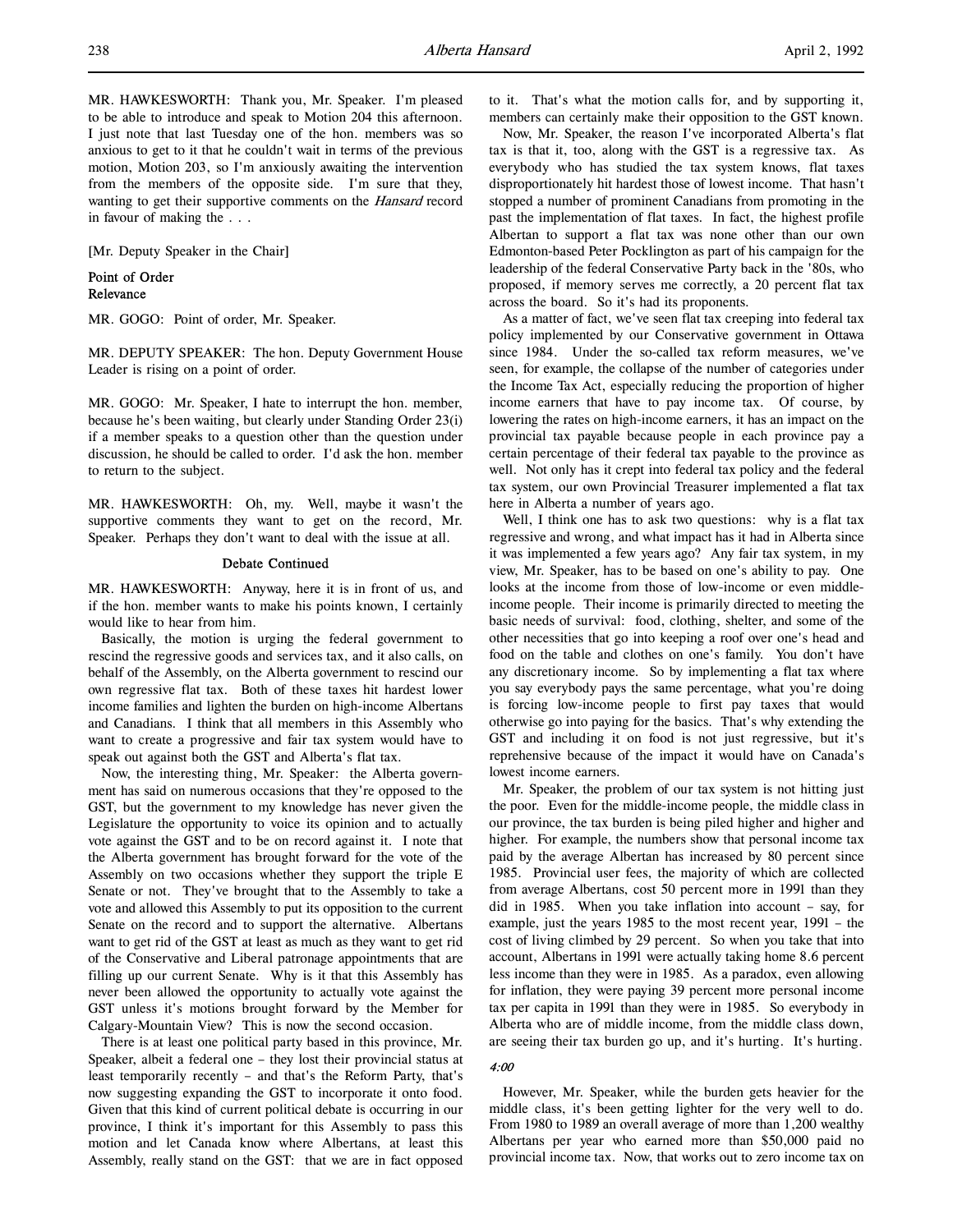an aggregate income of over a billion dollars. Included in those figures is an average of 36 people per year who earned an average of over \$500,000 per year and paid zero provincial income tax. However, just taking the year 1987, the year that the provincial flat tax was implemented, this Provincial Treasurer squeezed \$64 million from Albertans who are in the lowest tax bracket. Patently what's happening is that the burden gets heavier for the middle class and the poor, and it's being lightened as a result of tax policies implemented by this government.

What's interesting is that flat taxes run counter to one of the tax collection requirements for personal income tax; namely, that a province apply a single rate of tax to the basic federal income tax. Now, so far in the last few years Ottawa has considered Alberta's flat tax an experimental or temporary tax. They've allowed it to occur for a number of years on a "temporary basis," but I wonder, given that this is a so-called requirement for the income tax system, why has the federal government not required Alberta to overturn its flat tax? Probably, Mr. Speaker, because they see that it's moving Alberta's tax policies in the same regressive direction that their own tax policies are moving in Ottawa, and therefore they're quite happy to allow Alberta to maintain this flat tax even though it's counter to the basic principle of the Income Tax Act.

What kind of impact is it having on Albertans, Mr. Speaker? Well, the estimates that I've been able to determine from the Canadian tax paper are based, first of all, on Manitoba. Manitoba has a flat tax at 2 percent. In Manitoba their flat tax generates one-third as much revenue as they raise in the tie-on to the basic federal income tax; that is, their flat tax generates a third as much as their rate of income tax based on the federal income tax. So if we are to take the figures here in Alberta and do some calculations, here's what happens. First of all, we have to allow for the fact that Alberta's basic tax rate is lower than Manitoba's, something like 5 and a half percent; we have to take that into account. As well, Manitoba's flat tax is on net income, while Alberta's is on taxable income. Taking all of these factors into consideration, the bottom line, which is what's important to most Albertans, is quite simply this: our .5 percent flat tax in Alberta adds about 10 to 15 percent to Alberta's personal income tax revenues. So if we take what Alberta gets from personal income tax, we can estimate that they're raising another 10 to 15 percent, all of it solely attributable to a regressive tax that disproportionately hits Albertans who are in the middle and lower income bracket.

Mr. Speaker, just to create a more fair tax system in this province, we have to go in the opposite direction than where we've been taken in the last 10 years. Now, simply to go back 10 years is not such a radical idea. We know the tax system was fairer 10 years ago than it is now; people know, have the experience of what the tax system was like then. It's not such a terrible and radical idea to turn the clock back. That, I know, sounds like a Conservative idea: to turn the clock back to what used to be. Well, fair enough. If that's what it takes to get us a fair tax system, then let's go the Conservative route. But also let's ask the government members on the other side to join with me in calling for genuine tax reform. I'd also like them to put the "progressive" back into Progressive Conservative and, finally, to bring our tax system back to where we should have it. That's a more progressive system that ensures that people who are able to pay a higher rate of tax do so; people whose primary needs for income are to keep the basics of survival, that they should not be asked to pay as high a rate of tax. In so doing, people who are able to pay, pay; those who are not able to pay, don't.

That, in my mind, is a fair tax system, and that's the one we should be going to. Passing Motion 204 will allow us to go in that direction, Mr. Speaker.

MRS. OSTERMAN: Mr. Speaker, it's with a great deal of pleasure that I rise today to address an area that for me has long been of interest, and that's the tax system in this country. I would congratulate the hon. Member for Calgary-Mountain View for raising the issue, although I must say that for the most part I will have to disagree with some of his conclusions. But the debate is important, and at the risk of being overly optimistic, I am hoping that, as I listened carefully to the hon. Member for Calgary-Mountain View, some of the points made by myself and other colleagues in the House will be listened to.

The member started out the discussion by speaking about this subject not being a matter of a vote in the Legislature, and he used the analogy of the Senate being a matter of discussion. Well, I would remind the hon. member that the Senate is a federal/provincial matter that has been discussed at length. The tax as levied by the federal government is solely within their jurisdiction and not a matter of our particular respect at all.

He puts together two notions, one federal and the other provincial. That's troublesome. I guess if I were to be cynical, I would say that it is there in order for the NDs to go out and say, "Well, the government wouldn't vote against the GST," when in fact he is asking us to vote for a motion that contains both federal and provincial policies. So I would respectfully suggest to the hon. member that he should not be mixing apples and oranges in debate in order to get support or nonsupport in this Legislature.

He also used some terminology that, frankly, I find offensive. Maybe all of us have been guilty of it at one time or another, but, Mr. Speaker, I would respectfully suggest that there are no classes in Alberta. Everybody in this province is first-class. He speaks of the middle class. I know of people who are middle-income earners. I know no middle-class people. I may be particularly lucky in that the people in the Three Hills constituency are all first-class. Maybe there are some middle-class people in the constituency of Calgary-Mountain View, although my father resides there and I want to say to the hon. member that my father is first-class as well.

Mr. Speaker, the other major fault with this motion and I find disappointing about the hon. member's debate is that there is absolutely no suggestion how to rectify the fiscal situation that governments find themselves in right across Canada. While the hon. member takes exception to any number of taxes that have been levied on the people of Alberta and the people of Canada, there is no suggestion as to how we're going to pay for escalating costs. He made some observations about the amount of taxes that are taken out of the ordinary person's pocket at this point in time, and I would agree: it's very substantial. At the same time, I would respectfully ask the hon. member to weigh with that the kinds of services and health care and so on and the escalating cost of those in this country. There somehow has to be a way of paying for those services and also getting a handle on the costs of those services. There are Premiers in this country that are, as well, addressing those issues, and I would hope that the opposition parties would put their shoulders to the wheel and not cry foul with every suggestion that is made to try to bring some responsibilities to our various systems. They are, indeed, very difficult to manage for all people in Canada if we are not to pay ever escalating taxes.

## 4:10

As well, I would remind the hon. member that all of our families and for some of us our grandchildren, are now being faced with paying the bill for our excesses today. It is certainly very sobering, Mr. Speaker, to imagine that most of us in this country have somehow decided that it is okay for us to have all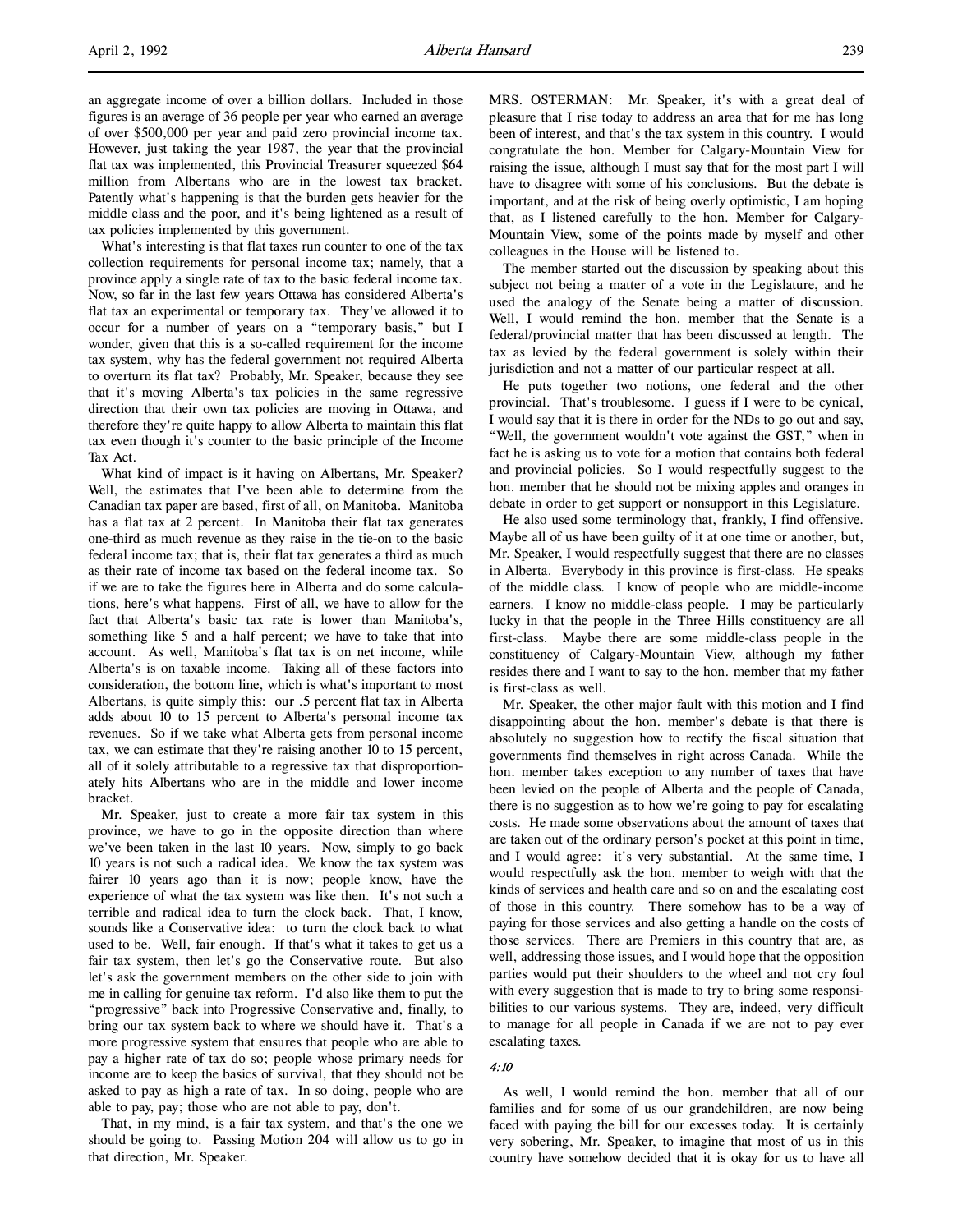the things that we believe are rightfully ours without paying the bill for them. I think Canadians are starting to think about that. It is not something that politicians have talked about at length, but with the major discussion by various organizations and bringing to Canadians' attention the situation that we are in, I think most people are now becoming aware. Certainly organizations like the taxpayers association speak at length about the moneys that are being extracted from the taxpayer's pocket.

Just on a more definitive note, Mr. Speaker, the hon. member of course did take after the so-called Alberta flat tax, again mixing it with the federal GST. I think the hon. member knows full well that this flat tax is a percentage, specifically one-half of 1 percent, of tax payable. Therefore, the lower the income, the smaller the portion the flat tax takes out of the income. As well, the hon. member also knows that taxable income excludes items that are a major source of income for low-income taxpayers. Those items are, not comprehensively but in the main, guaranteed income supplements, social assistance receipts, child tax credits, sales tax credits, and in Alberta, assured income program receipts. As well, the hon. member will know that the tax payable by lowincome taxpayers is for the most part offset by the selective tax reduction.

I value a constructive discussion about tax in this province. But surely the hon. member can't believe in his heart of hearts and suggest to this Legislature that that discussion can be divorced from the programs that he would be first in saying to the people of Alberta they have a right to. I would hope that in the future the hon. member would come forth with the detailed information as to how Albertans can pay for, without additional taxes, the various programs that the NDs have suggested we're entitled to. We have seen NDs in provincial governments across this country make all of those suggestions about entitlements: entitlements to the people of Canada and to various provinces. And what has been the result when, in fact, they have gained the responsibility of governing? Well, Mr. Speaker, it is obvious. They cannot fulfill any of their pie-in-the-sky dreams. They are giving over false expectations to the people of provinces and to the people of Canada as a whole.

Mr. Speaker, I look for more constructive suggestions about taxing and spending to come forward, hopefully, from the opposition.

Thank you.

MR. DEPUTY SPEAKER: The Member for Edmonton-Meadowlark.

MR. MITCHELL: Thank you, Mr. Speaker. We in the Liberal caucus support this motion. We have always and very clearly been on the record as opposing the goods and services tax.

I would like to note for the record that in fact this provincial government made some lame attempt to oppose the goods and services tax. I think it would be called an effort to sue in the courts on the grounds that somehow this particular tax wasn't appropriate constitutionally. We heard very little of that, and although the government claimed victory on behalf of all Albertans in that court case, absolutely nothing changed. It doesn't come as a surprise to us and nor should it come as a surprise to most Albertans, Mr. Speaker, that the government's efforts to resist this goods and services tax would in fact be pretty lame. They have a record, a record of distinction I should say, in the implementation of new taxes and in the increasing of existing taxes. Let me read this list of infamy.

The personal income tax rate since 1986 has gone from 43.5 percent of the federal rate to 46.5 percent. The flat tax was imposed originally at 1 percent and now resides at .5 percent; it was nothing before this Treasurer took over in that capacity. The

renters' tax credit, which was de facto a tax benefit of \$500 to lower income renters, has been discontinued. Health care premiums, which by any other description, Mr. Speaker, are a tax and a regressive one at that, have increased for a single individual from \$168 per year in 1986 to \$312 per year in 1991. For a family they have increased from \$336 per year to \$624 per year by 1991. The utility rebate was \$29.40. It is gone. It is de facto a tax; therefore, an increase of \$29.40. The fuel tax was nonexistent in 1986 when this Treasurer took over. It's now 9 cents per litre. Car registrations went from \$30 to \$50. Drivers' licences went from \$10 to \$30, and I could go on.

This government is not a sissy when it comes to increasing taxes. In fact, it is extremely aggressive in that regard, and it underlines why one should not be surprised that this government didn't particularly aggressively fight the goods and services tax. In fact, Mr. Speaker, I might make the point that not only did they not fight it effectively, they actually campaigned for the very government that brought it in. And it wasn't as though that government tricked them. That government was campaigning on the GST in the 1988 election, and this Premier stood up and actually spent Albertans' money to advertise on behalf of that federal government. It's very interesting to see that then they all of a sudden said, "Well, we'd better go to court and try and stop this tax," and in fact it cost Albertans even more money.

What is particularly discouraging about this Treasurer's and this government's realized inclination to raise taxes over the last six years is that these tax increases have been highly regressive. The brunt of these tax increases has been borne by lower income Albertans.

Let me point out that a single person with no dependants in this province earning \$15,000 a year has suffered a 207 percent increase in taxes and user fees since 1986. That's quite an achievement, Mr. Treasurer. An unmarried parent earning \$20,000 per year has seen his or her taxes and user fees rise by a 141 percent rate. That's quite an achievement, Mr. Treasurer. In contrast, a single person with no dependants and earning in excess of \$75,000 per year had to pay only 14 percent more in taxes and user fees. Let's brag about that, Mr. Treasurer. A family earning \$100,000 per year consisting of one employed parent, one unemployed parent, and two children – the classic family the Premier talks about all the time – has seen taxes and user fees rise by only 15 percent since 1986. It makes one consider just exactly what the priorities of this government are when it comes to dealing with people in this province. A 207 percent increase for a single person earning \$15,000. An unmarried parent, \$20,000 per year: a 141 percent increase. If you start earning the big money, Mr. Speaker, you've only suffered a 14 or 15 percent increase.

#### 4:20

There is some major opposition, points of objection, that the Alberta Liberal Party outlined with respect to the GST by our leader, Mr. Decore, to the Senate banking committee in July 1990, and I'd like to point out some of those concerns because they are relevant today.

First of all, Mr. Speaker, the GST discriminates against Alberta. The fact is that the GST replaces a manufacturers sales tax. Well, the manufacturers sales tax was imposed on which economies? The economies, largely, of Ontario and Quebec. It's gone. Now a GST lower – lower, so it has lowered the nature of that tax on Ontario and Quebec – has been imposed brand new on places like Alberta. So Ontario and Quebec get a relative benefit on their economy, and we have had to bear the brunt of this federal government trying to pick up the difference by taxing things that are critical to Alberta's economy that were never taxed before.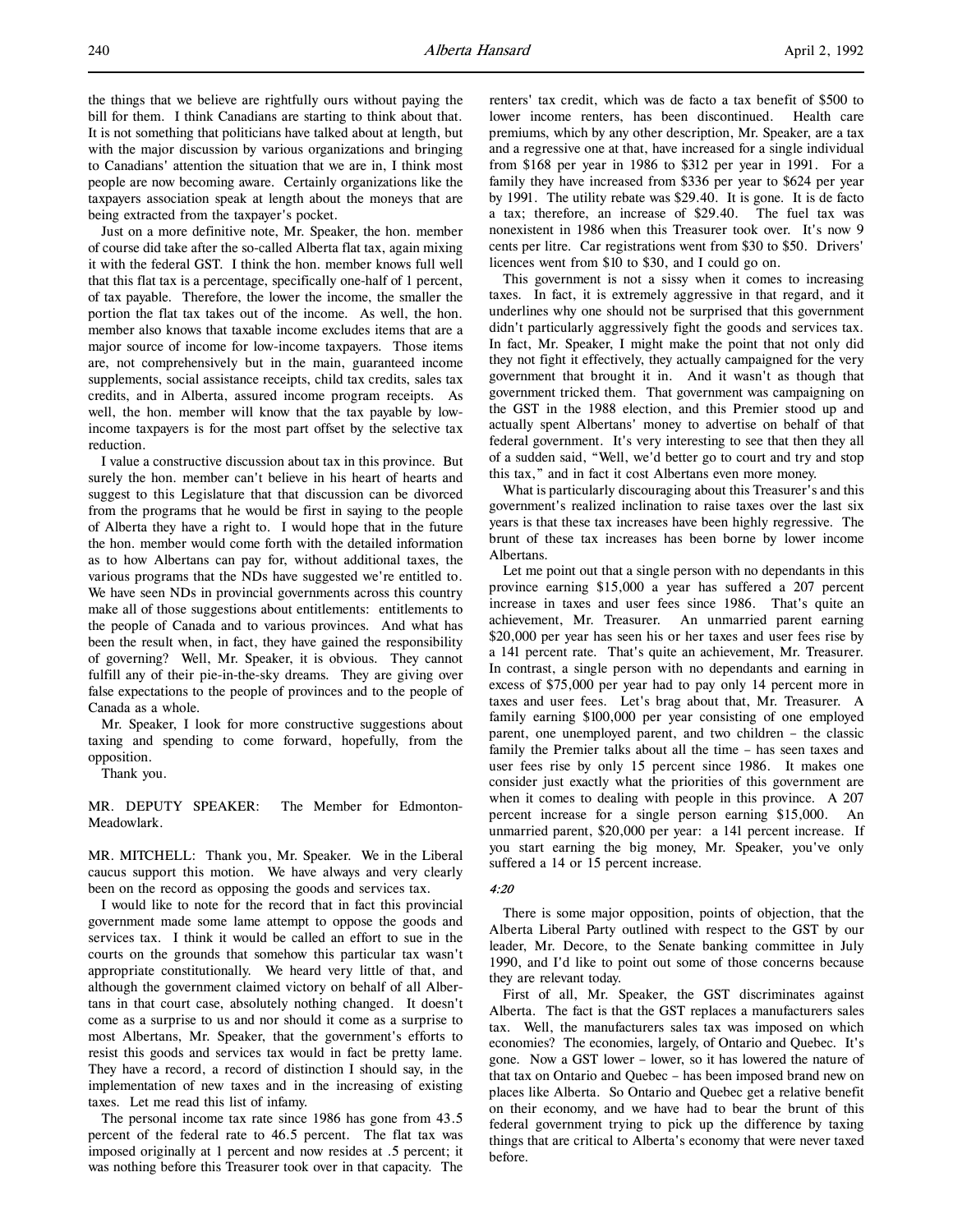The fact is, Mr. Speaker, that this vigilant government that now is sabre rattling and saying it's going to negotiate and kick some butt – who knows where – going to negotiate so tough on that Senate reform, triple E Senate, is exactly the government that saw this GST being brought into this country not to the detriment of Ontario and Quebec, no; to the detriment of Alberta. Compounding that problem is the fact that it also is on transportation, and we tend to get more goods transported out this way, of course damaging our economy, than occurs going back the other way. In fact, it has also been demonstrated that the provincial tourism industry in Alberta has lost 35,000 jobs and \$50 million to \$70 million in revenues as a result of this GST. It makes you think that this government and this Premier can sure stand up for the people of this province. It makes you wonder what's going to happen on constitutional negotiations. One can only be frightened about the prospects of the future when we look at this sabre rattler and say, "What exactly can he deliver for this province of Alberta?"

MR. TAYLOR: He stabbed himself in the foot.

MR. MITCHELL: Stabbed himself right there in the foot.

The GST is regressive, and it discriminates against the poor. What is very interesting is that the largest reduction in consumable income per census family in the entire country has occurred to Alberta families. Alberta families have had an average reduction in consumable income – that is, disposable income – of \$482. Ontario had a reduction on average of \$447. Quebec had a reduction on average of \$369. B.C.: \$406. The average of all provinces in this country was \$406. We were well above average. Mr. Speaker, this government achieved number one status, that distinction again: number one status. The greatest disadvantage to families in this country occurred in this province.

Mr. Speaker, they will argue that, "Well, no problem; the regressiveness of this tax will be allayed because of the deindexation." Well, of course that will work for a temporary period of time, but it won't be long term because this tax will be deindexed and the tax credits that are given to low-income families will therefore be eaten up rapidly and will not have an impact in overcoming the regressiveness of this tax.

Mr. Speaker, I would like to point out that if the government of Canada needs to raise the money that it is raising with this goods and services tax, it must understand that the way to do that and not hurt lower income people who do not have the resources to pay a disproportionate share of this tax is through the progressive income tax system. It's also cheaper. It's more efficient; it exists and didn't have to be set up. The inflationary impact of the GST led Canada into this recession. We could argue that if there were more time. The GST taxes goods such as reading materials that should have received preferential treatment and do receive that preferential treatment elsewhere in the country. The GST is highly costly to administer, and in fact it has cost Alberta businesses over \$1 billion to set up and administer that tax on an ongoing basis.

Mr. Speaker, we are opposed to the GST. We support this feature of this motion.

Secondly, we are opposed to the Alberta flat tax because it, too, is regressive. [interjections] I should point out for the edification of the members of that back bench across the way that in fact it's also against the terms of the agreement that we have with the federal government. Under that agreement on raising income tax in this country we are required to express individual income tax as a constant percentage of federal tax payable. That didn't occur. This government adheres to agreements when it wants to and doesn't adhere to agreements when it doesn't want to.

Mr. Speaker, this flat tax should be scrapped. It is the flagship of the regressiveness of this government's taxation system. This government's taxation system over the last six years has been distinguished by two features important, significant, and demeaning for lower income families. One is that it has become highly regressive, increasingly regressive, and two, it has become ever so apparent that this government has forced upon Albertans a tax grab, tax increases of massive proportions.

Thank you, Mr. Speaker.

#### MR. DEPUTY SPEAKER: The hon. Member for Clover Bar.

MR. GESELL: Thank you very much, Mr. Speaker. I have some very limited time left here to debate this particular issue.

There are really two issues here that are raised. One of them relates to the flat tax. Both the Liberal and the NDP members have raised some arguments here with respect to the regressiveness of that tax. Well, unfortunately, they haven't done their research again. It falls to the government members to set them straight, to get the facts out on this particular issue. It is, in fact, not a regressive tax. I know the Member for Calgary-Mountain View does do some research, but he's obviously missed some very important aspects of that research.

I want to file in this House for the members' edification and reading, including the Member for Edmonton-Meadowlark, the discussion that was in the Canadian Tax Journal entitled The Progressivity of Provincial Personal Income Taxes in Canada, which provides some very good insights into what the flat tax does for Alberta and how it affects Albertans. It's by R. Howard, G. Ruggeri, and D. Van Wart. I hope this helps to get the members on the right track. They're obviously off the right track when they're talking about the regressive tax, because it isn't.

Secondly, Mr. Speaker, I'd like to deal with the GST to some degree, and I'd like to do that on a personal basis. This government has taken some very decisive action on the GST, but more important, I think, individual government members have taken decisive action. I'm wondering how many of the NDP members and the Liberal members have actually reached into their own pockets and supported the fight against the GST as this member has. I wonder how many can stand up in this House and say that they have personally supported the fight against the GST.

MR. DEPUTY SPEAKER: Order please. I hesitate to interrupt the hon. member, but pursuant to Standing Order 8(3) we must move on to the next order of business. [interjections] Order please.

| head: | Public Bills and Orders Other than |
|-------|------------------------------------|
| head: | Government Bills and Orders        |
| head: | Second Reading                     |
| 4:30  | <b>Bill 202</b>                    |
|       | Freedom of Information and         |
|       | Protection of Personal Privacy Act |

MR. DEPUTY SPEAKER: The hon. Member for Edmonton-Glengarry.

MR. DECORE: Mr. Speaker, thank you. I rise to move second reading of Bill 202, a Bill entitled Freedom of Information and Protection of Personal Privacy Act.

Mr. Speaker, this is now the fourth consecutive year that the Liberal Party has proposed, as its flagship legislation for consideration by this House, a Bill dealing with freedom of information. I'd like to start by talking about why such an Act is needed. What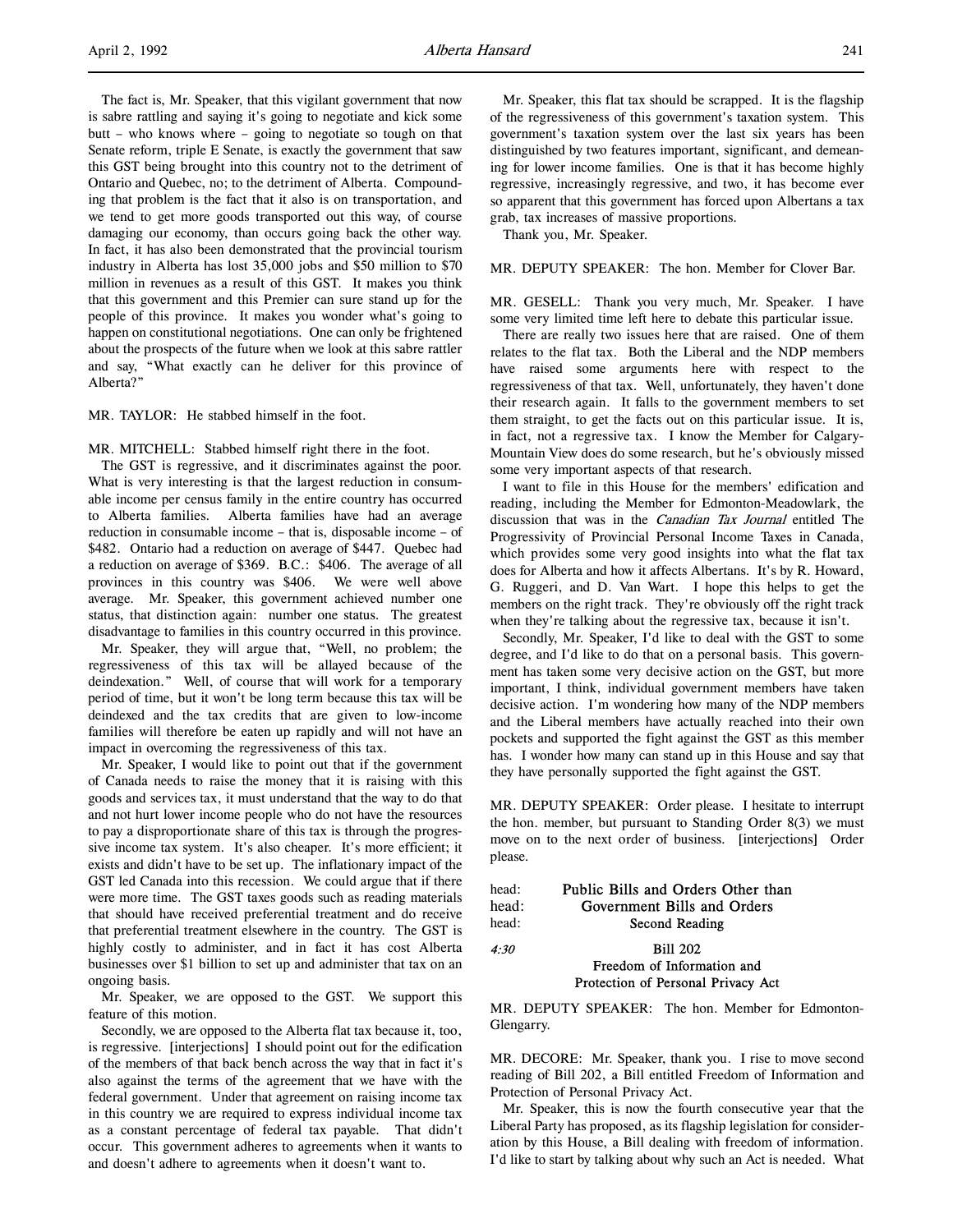are the bases of having such an Act? Why is it necessary to have such an Act?

Well, Mr. Speaker, I can't think of how democracy could fail and would fail in a bigger way than by not providing information. Free access of information, the freest access of information, is critical to a proper and a healthy working democracy. That kind of freedom of information allows for the best debate. It allows for a close scrutiny of issues. It allows for parties to be able to stake their positions on those issues and to show the public the various nuances or placements that they might have with respect to those issues. Information allows the public to provide for more meaningful debate from the top right down to the bottom, from this Legislature to boards, tribunals, agencies, and Crown corporations that are linked to this public forum. Information is power. If citizens have information, they're able to participate. If citizens do not have information, they become powerless to affect change. Where there is no information, it becomes almost impossible for the public to get redress or to properly deal with grievances that they're experiencing.

Mr. Speaker, this process of freedom of information started in the United States, and I'm not sure that there is any Legislative Assembly – I think not – in the United States that doesn't have this kind of legislation. Until recently, until the Speech from the Throne, Alberta and Prince Edward Island were the only provinces in Canada that were not committed to freedom of information legislation.

### [Mr. Jonson in the Chair]

Well, Mr. Speaker, what are some examples of areas that require freedom of information? Every member of this Assembly on the opposition side has talked about the famous or infamous Mr. Pocklington and has talked about, particularly, the \$67 million hoodwink that he effected on the province of Alberta, on the government of Alberta. We were told that some \$12 million would be provided in taxpayers' moneys to Mr. Pocklington to build a hog processing plant in Picture Butte, Alberta. Shortly after that announcement one minister indicated that Mr. Pocklington must build the plant in Picture Butte. The documentation, the position that was negotiated by the government was that Mr. Pocklington had to put up that hog processing plant. Just a few weeks later – a few weeks later – that same minister who was responsible for providing this money to Mr. Pocklington indicated that, well, it wasn't really the case; it wasn't a requirement to build a hog processing plant; the famous or infamous Mr. Pocklington maybe didn't have to build it.

Of course, Albertans learned to their horror and amazement that this government provided \$6 million to that famous or infamous Mr. Pocklington to build a hog processing plant that we'll never get. To this day members of this Assembly do not know the terms and conditions of the \$67 million advancement of moneys to Mr. Pocklington, and they're entitled to know it, even when there wasn't a lawsuit, and that's a skimpy reason. If you interpret Erskine May properly, those answers should have been given a long time ago and the hon. minister should not have been able to have hidden behind a lawsuit to provide information on that phony-baloney deal. Mr. Speaker, even before the lawsuit was effected, put into place by the province of Alberta, ministers in this Assembly refused to give details of that \$67 million sham and scam.

Mr. Speaker, the second example that I would use is the Al-Pac pulp mill. One minister goes before an editorial board meeting of the *Calgary Herald* and tells those people, those members of that editorial board, that interest will become payable on moneys

advanced by the government immediately. Another minister, when asked the same question, says: oh, no; interest only becomes payable after profits start to be made. Members of this Assembly have asked for the details, the specifics on that transaction between the government of Alberta and Mitsubishi, and those specifics have not been given. Moneys, \$400 million, have been advanced or will be advanced to Mitsubishi for Al-Pac, taxpayers' moneys that they're entitled to know the exact terms and conditions that that advancement of money is on.

Mr. Speaker, there is a myriad, a myriad of other examples of corporations: Northern Steel, MagCan. I can go on and on naming these corporations that have hoodwinked the government of Alberta, the ministers of this government, into advancing moneys, and we still don't know the terms and conditions of those deals.

Mr. Speaker, there was a time when a minister of the Crown responsible for the Treasury of this province stood in this Assembly and promised to give the details of the unfunded pension liability that applied to the seven pension plans in Alberta. That minister undertook that the government would provide the actuarial data in addition to the data on those unfunded funds. How many times have members of the opposition or the public requested the exact details of those unfunded liability sums and been denied? How many times have requests been made for that actuarial data and been denied? They're extensive, numerous. Each year, each month those requests have been made in the past.

Mr. Speaker, those are some examples of the need for freedom of information legislation. How sad it is to note that the advocate in Canada for freedom of information legislation was an Albertan. The irony of ironies is to note that he was a Progressive Conservative, who pushed and prodded and worked hard and provided good arguments to the government of Canada, who were refusing to institute such legislation. But, eventually, because of his perseverance he was able to succeed, and that became the example in Canada. Other provincial governments and municipal governments followed suit, except this one.

The next question that needs to be asked that relates to this particular Bill is how it was established, how it was created. Mr. Speaker, I looked at a number of Bills in our country, and I noted that some very early legislation was skimpy indeed. We didn't have the kind of knowledge and the ability to deal with problems in this area because there was no experience in dealing in that area. I believe I'm correct in saying that it's the province of Ontario that has the most recent legislation that deals with freedom of information. This Bill is modeled after that legislation. Ontario took time to have extensive public hearings on what should be included in freedom of information legislation. The province of Ontario had the advantage of being able to look back on other legislation and to see what was happening in the Legislatures with respect to requests for information, what was happening in those other provinces, and thereby was able to come forward with the Bill, the Bill that we've used to model our Bill on.

#### 4:40

Mr. Speaker, as I said, this Bill is our flagship Bill for the fourth consecutive year. Last year Albertans will remember the exchange between the hon. Premier and myself when I asked for information in question period with respect to certain issues and matters. The Premier indicated that wheelbarrows full of information could be obtained by simply putting questions on the Order Paper or asking questions in question period. Well, I'm going to get to that in a little while and show some statistics on how difficult it has been to get information.

Mr. Speaker, I think it's worthy to note some of the comments that have been made in this Assembly earlier. In 1989, when I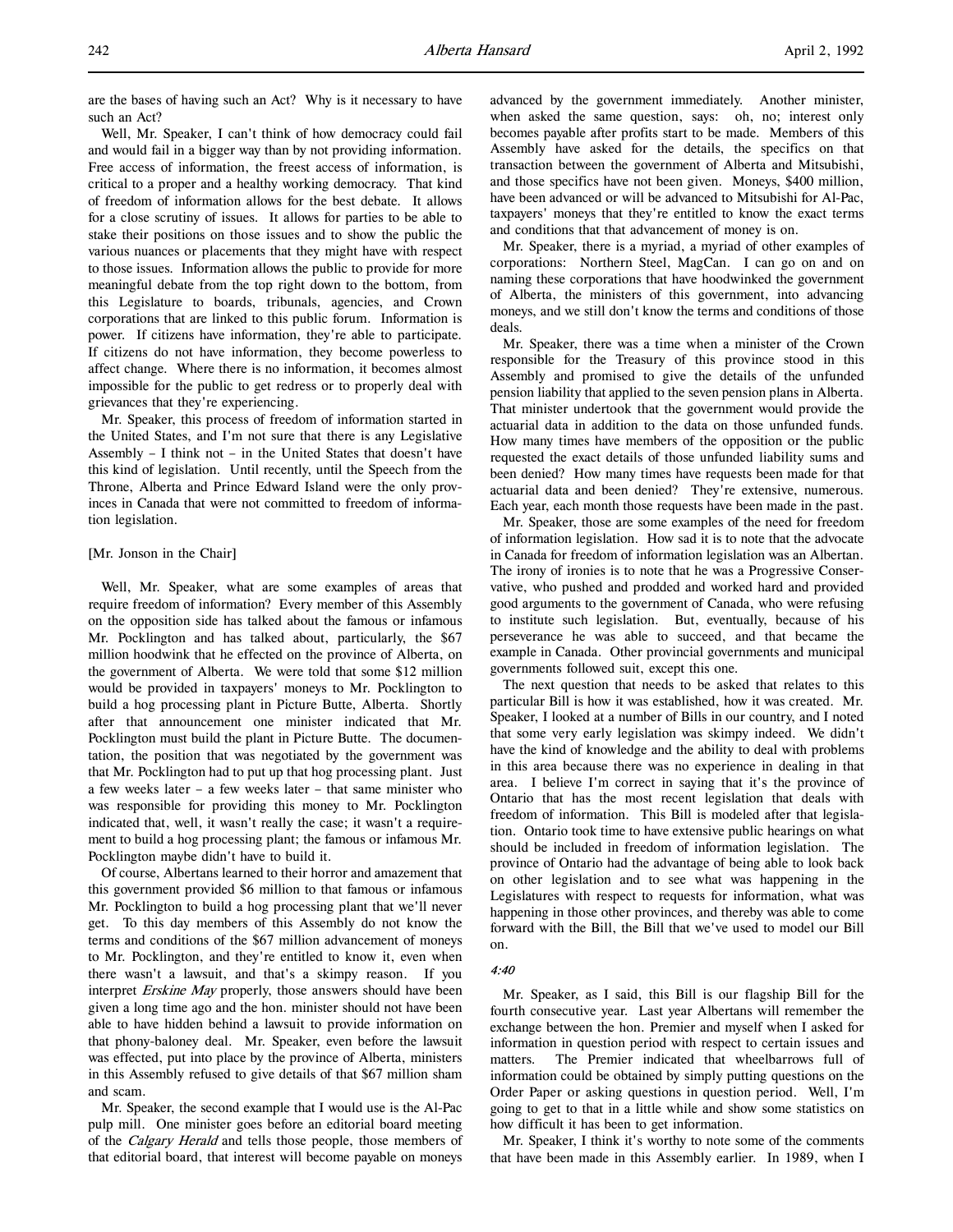first introduced this flagship legislation, the Member for Olds-Didsbury was the government spokesperson on behalf of the Progressive Conservative Party in speaking against this particular kind of legislation. That member indicated in 1989 that there was no public demand for this kind of legislation. He indicated that to get information, any member of this Assembly need only stand in this Assembly and put questions to ministers during question period and answers would be provided, or that hon. members could simply put motions for returns to the Assembly, to the Clerk, and they would be dealt with in due course and information would be provided. Finally, the hon. member provided a most unusual observation, and that was that the Ombudsman was there to help in releasing any pertinent information that was needed or required.

In 1989 the Member for Ponoka-Rimbey indicated in Hansard that the Act, the flagship legislation that our party was asking for second reading of, suggesting and pleading for second reading of – the member had difficulty with it because the Act called for the charging of a certain fee, and the charging of that fee would inhibit people from getting information.

In 1990, in *Hansard*, the Member for Drayton Valley said that such an Act would be too costly, that such legislation would promote nuisance requests if such legislation were allowed. That hon. member indicated that the appeal process would be slow and costly if such legislation were allowed. The most unbelievable statement the hon. member could have made was that he feared that there could be a backlash in the civil service with this kind of legislation.

Now, Mr. Speaker, I guess leopards can change their spots, because in 1990 I note with some interest that the hon. Member for Drayton Valley has indicated that he now agrees with the philosophy of this kind of legislation – that is, when he was speaking to the freedom of information Bill that the hon. Leader of the Opposition was proposing – and that it was high time that something was done in this regard.

In 1990 the Member for Lethbridge-West spoke against freedom of information. It is recorded in Hansard that he said that members need only stand and ask questions in question period and put motions for returns to get any information that they require.

Well, let's look at the data, Mr. Minister and members of the government, on those questions for returns in question period. Our party has now tracked for two years questions that have been put on the Order Paper to see whether they have been accepted or not accepted. In l990 the statistics are interesting. Written questions and motions for returns that the Liberal Party put forward, 205 of those: accepted, 73; rejected, 145. That is, the percent that was rejected was 7l percent. The New Democrats put in 98 written questions and motions for returns: 17 were accepted; 79 were rejected. That is 81 percent that were rejected. The total percentage, then, of motions for returns and written questions that were rejected by the government in 1990: some 74 percent. In 1991 the Liberal Party submitted 231 written questions and motions for returns: 55 were accepted; 176 were rejected. The percentage of rejection was 76. The percentage of rejection for the ND Party was 72. That's written questions and motions for returns.

Mr. Speaker, let me give you a sample of questions for returns that have been put forward in this Assembly that have been rejected or have been found unacceptable to answer by this government.

Question 145. What is the government's estimate of the unfunded accrued liability under the following government administered pension plans: one, local authorities; two, public service; three, public service management; four, universities

academic; five, special forces; six, MLAs; seven, TRF, Teachers' Retirement Fund? Rejected.

Question 149. How many of the child welfare workers – this is really secretive stuff, Mr. Speaker, so it's important to take note of this particular question, that when a member of the opposition asked this question, it was rejected – that are employed by the Department of Family and Social Services are registered social workers? That question was rejected. I hope the hon. minister from Lethbridge-East takes note of that question.

Question 250. What is the amount of the tobacco tax revenue accruing to the government for the fiscal year 1990-1991 from the following: cigarettes, cigars, and loose tobacco? Rejected.

Mr. Speaker, that's why freedom of information legislation is important. When you can't get answers to simple questions like that which have no danger to the public of Alberta as a whole, that's why freedom of information is needed and required.

Mr. Speaker, those are written questions and those are motions for returns. Let's just look at our own daily activity in question period today. A member of this Assembly asked the hon. Treasurer to tell this Assembly whether the debt of the province was \$10 billion or \$13 billion or, as in the case yesterday, \$18 billion, as we found out according to the Canadian bond rating services. What figure was it? There was no answer to that question. When the question was put by another hon. member in this Assembly as to whether or not any tapping, any recording of telephone calls was happening in other areas by other ministries or departments, there was no answer. There was a sidestepping of that question. If the answer isn't known, it should be stated that the person answering doesn't know the answer but will provide the information. But to sidestep, as is the case this time and many times, isn't the way to provide information. That's why freedom of information has become important.

This Bill affects a certain segment of Alberta, and I think it's important to indicate that segment. Mr. Speaker, first of all, the Bill would apply to all departments of government. Secondly, it would apply to all agencies, boards, tribunals, and corporations, anybody that comes under the jurisdiction of our Assembly. It would apply to school boards and the universities and colleges: postsecondary institutions. It would apply to all levels that provide public service to the people of Alberta.

#### 4:50

Mr. Speaker, the next question is: what are the principles of this Bill? The first principle is that the public is entitled to know what is happening, and the only limitation on that concept, on that principle, is that if there is something that for the general good of the province, would create harm to the province, then that information should not be released. I can think of an example. If the government is at the moment dealing with a highly sensitive negotiation strategy involving the triple E Senate with the province of Saskatchewan and there was documentation that related to that, it couldn't be expected that that strategic documentation would be put forward or could be made available to members of this Assembly. Or if the government was in fact negotiating with a labour union and there was a particular strategy and documentation that existed with respect to that strategy, it would not be in the public's best interest, Alberta's best interest to have that strategy disclosed because of the collective bargaining principle.

Mr. Speaker, the other principle that applies in this legislation is that an individual must not be hurt by the giving out of information. So it could not happen under this legislation that a hospital patient could suddenly see his hospital records being made public, or if somebody was in a mental hospital, a hospital that was providing counseling and care for that mental patient, it could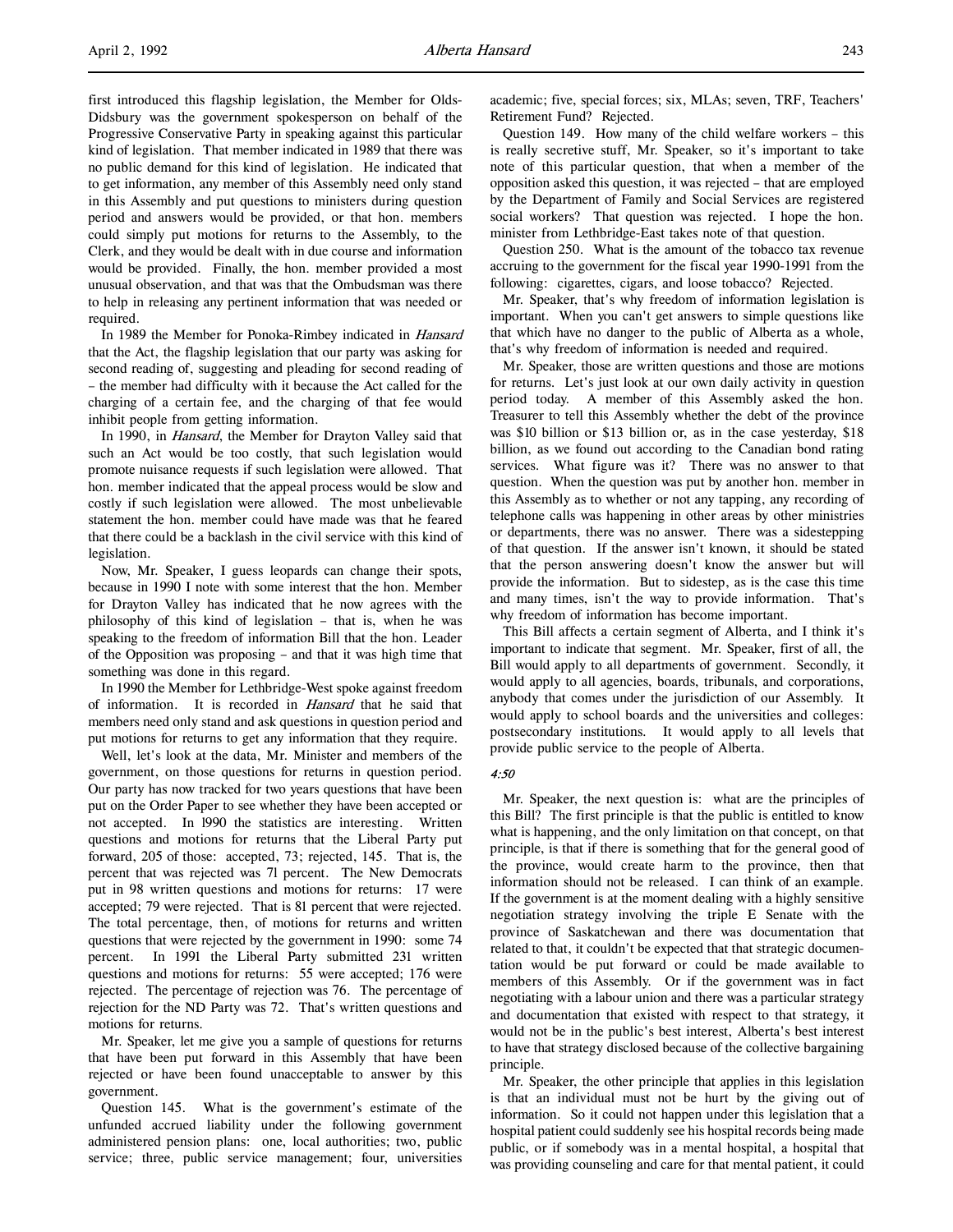not happen that medical documentation relating to that patient would be made public. Mr. Speaker, the Bill provides for certain exemptions. The exemptions are set out, and this Act attempts to make those exemptions as specific as possible.

The third point is that the Bill allows for decisions to be made on the disclosure of information by an independent individual. Government cannot hold that right. Government does not have that right. Government would not have that right to make the decision on whether information could be released or not.

Mr. Speaker, the Official Opposition has put forward legislation that was drawn in the days of Grant Notley, the hon. member from the Peace River country. That legislation was good legislation in its time. I think much has been learned since the introduction of that Bill. Much experience has transpired in other areas, in other provincial jurisdictions on how to deal with nuisance matters and how to deal with exemptions in a better and more specific way.

Mr. Speaker, I would hope that the designated speaker on behalf of the government would start now to deal with principles and where this kind of legislation should go, what it should cover, rather than to deal with specific sections, to say, well, this is no good, or that is no good. There is improvement that can be made to any legislation, and certainly improvement can be made to this particular Bill that I am moving second reading on. But I ask that second reading be given so that the Bill can go to committee and those improvements can be made.

I am hopeful that in the debate that transpires, we'll be listening to principles, because I acknowledge that the government has seen the light. The Speech from the Throne did indicate that there would be freedom of information legislation. I'm hoping that the government spokesperson will provide some inkling of where the government is, what it's thinking about, how and what the principles are that should apply to this kind of legislation, who should be covered by this kind of legislation, and exactly what should be allowed and what shouldn't be allowed.

Thank you, Mr. Speaker.

MR. ACTING DEPUTY SPEAKER: The Member for Drayton Valley.

MR. THURBER: Thank you, Mr. Speaker. For the second time in the last few days I find myself standing before this Assembly discussing proposed legislation aimed to increase access of information to Albertans. Last week my colleagues and myself discussed Bill 201, the Freedom of Information and Personal Privacy Act, as presented by the New Democrat Party. Today we have before us Bill 202, an Act sponsored by the Liberal Party and similar in its intentions.

Mr. Speaker, I will resist the great temptation to respond directly . . .

MR. ACTING DEPUTY SPEAKER: Order please, hon. member. Perhaps it's important on private members' day to clarify that these are the proposals of individual hon. members.

### MR. THURBER: Thank you, Mr. Speaker.

I will resist the great temptation today to respond directly to the comments by the hon. member and talk instead about the general intent and some of the problems that lie therein. I have to say a couple of things first though, Mr. Speaker. Of the 266 questions that were asked in this House, there were 166 dealt with and 100 not dealt with. A great many of these were in public accounts, and the information was available through that avenue.

Mr. Speaker, the hon. Member for Edmonton-Glengarry says that the Member for Lethbridge-West and the Member for Drayton Valley are against access to information just because we don't agree with his proposal, with his Bill. With respect, that's a bit like saying someone is against children because we don't agree with the way he raises his.

Mr. Speaker, freedom of information and personal privacy are valuable principles for democratic governments, and fair access to information is something we should all concern ourselves with. As we all know – it's been mentioned before – the Lieutenant Governor announced in the Speech from the Throne that the government will be pursuing legislation covering this very same issue. This legislation will follow many forays by many other provinces into the same area. At the moment I believe Prince Edward Island is the only province not pursuing legislation in this regard. It is very positive that the provinces and the federal government are taking steps to improve freedom of information and protection of personal privacy, but by no means is it an easy task to enact legislation that adequately covers these areas. It doesn't require a very shrewd eye to understand that legislating freedom of information has been a very rocky road for governments in this country.

The stated purpose of an information Act is to allow citizens to have better access to information. This is a worthy intention, but in truth such legislation can turn out to have entirely different results from what was intended. A variety of problems can and will arise when information Acts are not thoroughly and meticulously thought out. Our fellow provinces can certainly attest to that, and their problems are far from over. We can list among these problems denial of access to information, prohibitive and unnecessary costs associated with information requests, nuisance problems, and manipulation of that legislation and the intent behind it.

I spent a bit of time last week discussing the difficulties various governments within Canada have had in enacting and administering freedom of information legislation. With the indulgence of the House, Mr. Speaker, I would like to speak a little bit more on that and recap some of those problems.

The federal government presents a good case to begin on, Mr. Speaker. For starters, they recently backtracked on a promise to protect personal information held by Air Canada and Petro-Canada. The federal Justice department recommended that Air Canada be exempted from the privacy law, while Petro-Canada was allowed to take advantage of special loopholes in the legislation to sidestep its responsibility. This incident is just one example of blatant misuse and disregard of information regulations. The federal government certainly sets no example to follow for efficiency in this area. Canada's Information Commissioner spent over \$5 million in 1988 alone. Manitoba is currently witnessing an alarming increase in the costs associated with requests for information. Costs incurred by departments and agencies dealing with applications for information amounted to nearly \$47,000, while they collected just \$800 in fees. The cost of processing applications in Manitoba continues to rise, from \$108 per application to \$138 and onwards to heaven knows where. I should note here, Mr. Speaker, that these figures do not include costs from Justice department legal advisers or administration costs for the Provincial Archives.

#### 5:00

There were over 2,800 complaints from taxpayers in 1988 over government responses to information requests. We don't want a situation where a bureaucrat's rule of thumb regarding the divulgence of information is that you only disclose information when you can't find a way to exempt it. The failure of the feds has been acknowledged. As one official stated, it may take until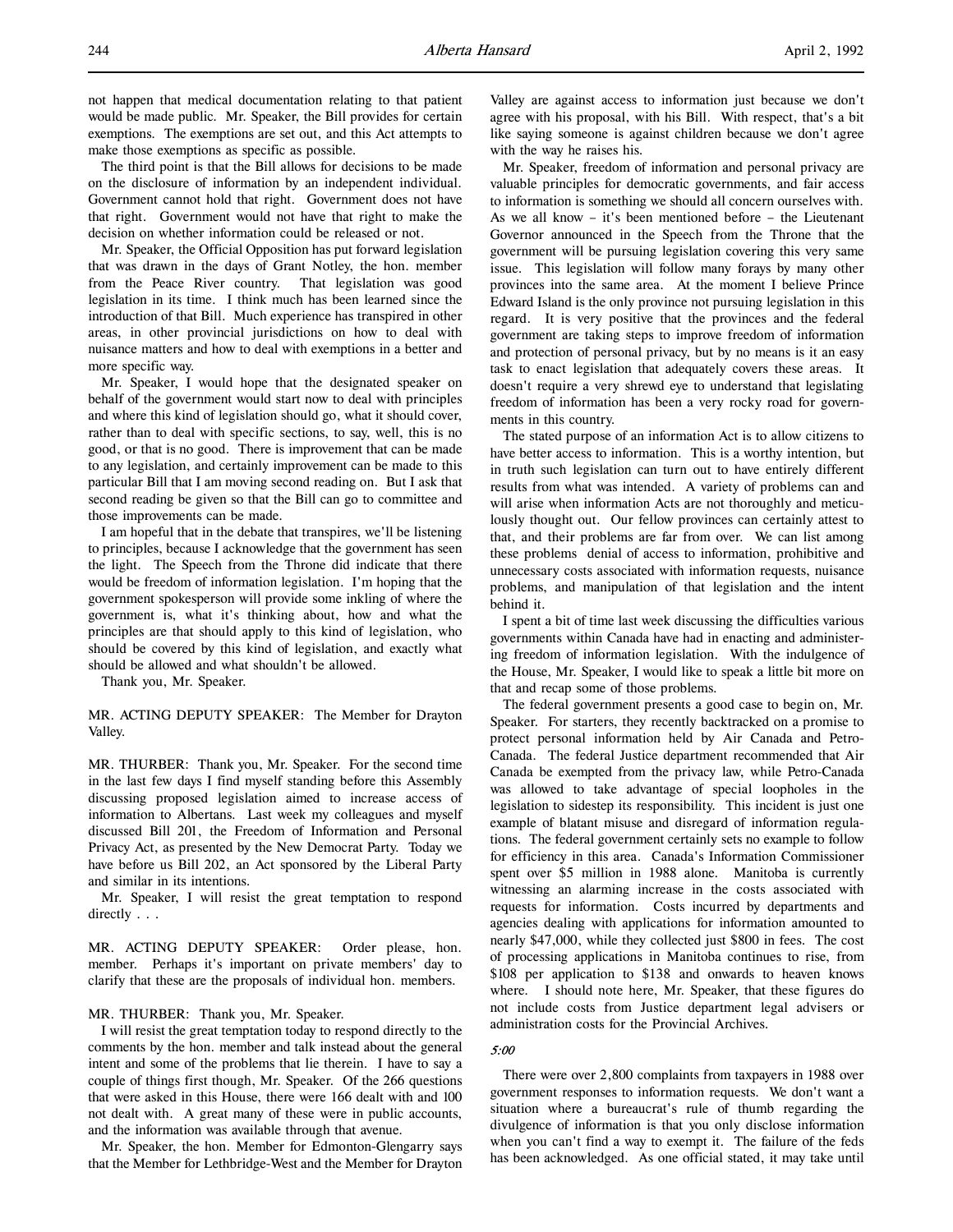the year 2000 for the government to comply with the spirit and the letter of that Act. It has been acknowledged by some federal senior civil servants that the Act can indeed be an expensive nuisance. There is also on record the case of a woman who has filed 2,235 complaints against decisions by the National Revenue department to deny access requests.

We must avoid, Mr. Speaker, at all times instances where delays run into the ridiculous. The RCMP is such a case. A study called Federal Law Enforcement Under Review was requested by the Globe and Mail. Their request was denied, and a complaint was lodged. Thus began a long struggle to have the report released. Finally, 26 months after that request, portions of the report were released only after the access commissioner stated that she was prepared to take the RCMP to the Federal Court of Canada on the Globe's behalf if they continued to hold the information. This case illustrates that it is imperative that information legislation be comprehensive, fair, and well constructed.

Manitoba is also suffering problems with its appeal process. Civil servants have become reluctant to apply the law and release information, causing applicants to begin a long and tortuous appeals process lasting as long as six months. Manitoba is not alone in its appeal tribulations. At the federal level, one out of every eight requests results in a complaint being lodged with the federal Information Commissioner. On the other hand, Mr. Speaker, Quebec, the most progressive province in Canada in its access to information regulations, has also suffered some problems with an unwieldy appeal process. Often during appeal hearings lawyers must be retained by both the government and the plaintiff, costing both parties dearly. I don't believe this is an example we want to follow.

Now let's go to Ontario for a moment. Ontario's Freedom of Information and Protection of Personal Privacy Act holds as one of its basic principles the public's right of access to government records. Of course, certain examples have been considered where it is deemed necessary to protect the confidential nature of some information and to expedite government administration. While this provision seems reasonable, it in truth has turned into an opportunity for the government to take incredible latitude for itself in administering the Act. Vague and imprecise language in the Act allows the government to manipulate conditions, to determine information they want to suppress as privileged and confidential almost at will. Mr. Speaker, this has resulted in some terrible conflagrations of the law in Ontario. Information from the Department of Health concerning physicians who broke the law by double billing was denied to the public. The department of agriculture refused to release information on a list of publicly inspected meat plants. Information on corporate violators of the Ontario Occupational Health and Safety Act was withheld. These are just a few examples of information that should be in the hands of the Ontario people denied to the people it affects.

Ontario also provides us with an example of the problems we may encounter with the compelling public interest clause. Such a clause allows both the head of an institution and the Information and Privacy Commissioner to override an individual's right to privacy. Interpretation of what constitutes a compelling public interest opens up a veritable Pandora's box of problems. Mr. Bob Rae, Premier of Ontario, can certainly verify this. Mr. Rae, as we all know, used this provision to force the disclosure of an Ontario Hydro employee's salary. Using a very liberal interpretation of the vague compelling public interest clause ensured that disclosure of the information took precedence over the individual's right to privacy. One hopes this will not be a problem in an Alberta freedom of information Act, because the citizens of Alberta deserve better.

In addition to research and administration costs, the Ontario Information and Privacy Commissioner has stated that public awareness of the Act must be increased, resulting in a huge outreach program being launched, utilizing public and municipal training programs, public addresses, conferences, brochures, newsletters, and the list goes on. For a government that is in such severe financial trouble, it's possible that there are more appropriate areas to spend this money. Then we get to the problem of nuisance requests under the Ontario Act. These include the famous example of the psychiatric patient who took the Ontario government to the cleaners to the tune of \$200,000 with his 2,500 requests for information spaced out over a fouryear period: from the sublime to the ridiculous, Mr. Speaker.

I would like to thank the members of this Assembly for allowing me to once again illustrate the many pitfalls lying in wait when using access to information legislation, with Ontario leading the pack in terms of mismanagement and inefficiency. Mr. Speaker, we must be very careful to understand the difference between good intentions and successful actions. We cannot take an important issue that requires full and careful attention and prescribe a solution that has been proven unsuccessful and even disastrous in other jurisdictions. We must take into account failures in our fellow provinces and try and improve on these and avoid duplicating their mistakes if possible.

Here lies the difference between the needs of an opposition party and a government party, Mr. Speaker. Opposition Bills often require that attention be given only to a Bill's title for it to look like a cure-all. Governments, on the other hand, must take into account the relative failures and successes of actions taken by other jurisdictions in enabling legislation that is right for the people it covers. None of the problems I have cited is unsolvable, but we cannot solve them by duplicating them and hoping things go differently. In this respect Bill 202 is certainly an improvement over the New Democrat Bill we discussed last week. It is based upon some interesting premises and has some good points to make. Many of these points will be focuses of discussion when the Alberta government introduces its own access to information legislation. This will clearly demonstrate that we have the ability to study and learn from others. Such important legislation should be the result of careful consideration and effort by the government to ensure fairness for all Albertans.

Thank you.

MR. ACTING DEPUTY SPEAKER: The Member for Edmonton-Strathcona.

MR. CHIVERS: Thank you, Mr. Speaker. I am very pleased to see members on the government side of the House rising to support freedom of information and access to information Bills proposed by the hon. Member for Edmonton-Norwood and the hon. Member for Edmonton-Glengarry. I suggest, however, that it's no accident that they've suddenly become converted to the concepts of access to information and freedom of information and speak in support of the general principles. When the government's legislation is introduced in the House, I'll be very pleased to see how far it goes and to what extent it adheres to the principles that have been developed through trial and error in other jurisdictions. There's no doubt that it's a very complicated and complex issue and it requires a very fine balancing of competing interests. There's absolutely no doubt of that, and there's absolutely no doubt that there are problems in the area, problems that we can learn from in terms of developing legislation in Alberta.

I was very pleased to hear the Member for Edmonton-Glengarry indicate and acknowledge the fact that his Bill was based on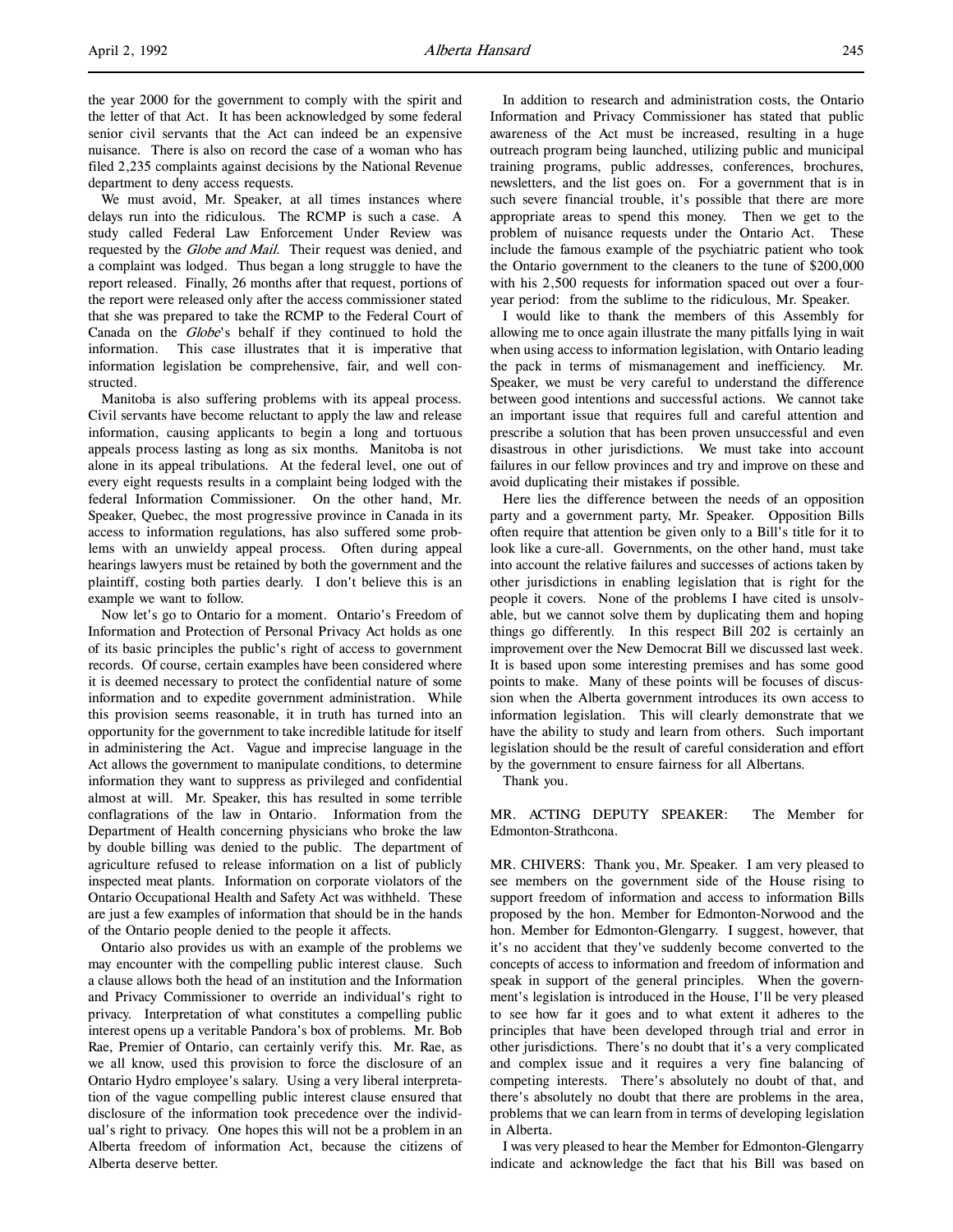legislation in Ontario. I'm not here to suggest that that legislation is by any means free from flaw. There is indeed another access to information Bill which has recently been enacted in Saskatchewan, which is the most recent version of access to information law. I suspect we can probably learn from the experiments and the trial and error that go on in that province.

In any event, I am somewhat concerned when I hear the parading of horrors by the last speaker with respect to the difficulties encountered in some jurisdictions with regard to access to information. I am somewhat concerned with the professed conversion to the principle of access to information, and we'll be able to test it later on in the sittings of the Assembly when we see the government's Bill. I'll be very pleased to see how they deal with the balancing of the interest of the public's right to know against the interests of secretive government.

# 5:10

AN HON. MEMBER: If we see a Bill.

#### MR. CHIVERS: If we see a Bill.

I'll be very pleased to see – and I hope it'll be demonstrated in the legislation – that the legislation is not an exercise designed to manage the government's information and to subtly undermine the ability of people to access it. I'm not convinced of the expressed sincerity of the government's intentions with respect to freedom of information.

Of course, the purpose of freedom of information laws is to permit people access to government information, information directly of the government, of government agencies and other boards and tribunals. It is not to be designed to permit these organizations to manage their information in such a way as to defeat the need for access to information. It is not to be designed in such a way as to permit governments and their bodies, the arms of government, to avoid the disclosure of potentially damaging information. The purpose is to ensure access to information even when that information is damaging and embarrassing to the government. The purpose is to protect the integrity of information provided to ensure that the information that is provided is indeed accurate and complete. The purpose is to ensure and guarantee the integrity of that information. The purpose of access to information laws is to ensure the accountability of government for its actions, to improve the leadership and the responsibility of that government, and to ensure that the information serves and protects the public interest.

Information, of course, is a strategic resource, and it's long been recognized by governments not only in Canada but around the world that the protection of that strategic resource is indeed very potent in terms of the ability of the citizen to respond to government initiatives. Access to information, on the contrary, enables the public to have a better understanding of what it is that the government is doing, why it is doing it, and how it proposes to go about doing it.

The principle that has to be balanced: it's a balancing act between the public's right to know and to demand from government the information that it needs, and the ability of government to function in very sensitive areas, because of course there are issues with respect to information that can be damaging to third parties. There are legitimate reasons for exempting from disclosure certain types of information. However, if the legislation is too broadly framed, of course it defeats the primary purpose of the legislation. What we need to ensure is that the legislation properly balances the government's inclination to be secretive with the citizen's need and right to know.

I am pleased to support the Bill before the Assembly on this second reading. I think it goes a long way to doing that and to

balancing those interests properly. I hope that what will happen is that later in this session we will have the government's legislation before us, and we'll be able to analyze it and see to what extent it meets the principles behind access to information and disclosure.

Thank you, Mr. Speaker.

MR. ACTING DEPUTY SPEAKER: The Member for Highwood.

MR. TANNAS: Thank you, Mr. Speaker. I support many of the concepts contained in this Act. Although I am speaking in opposition to Bill 202, I must pause to express some praise for the intention and certain of the provisions of this Bill.

Mr. Speaker, freedom of information and protection of personal privacy are areas which definitely merit careful attention of this Assembly and this government. No government can call itself a democratic one if it denies its citizens access to information that is theirs by right. Likewise, no government deserves the support of its people if it fails to respect the importance of personal privacy. The value of legislation in these areas cannot be overstated. That's why so many governments across this country are proposing, enacting, amending, and changing freedom of information and protection of personal privacy legislation even as we speak. These issues are rightly at the forefront of discussion in many Legislatures these days.

I have to give a favourable nod to anyone attempting to introduce legislation covering such an important area, particularly concerning the subtleties and potential pitfalls that must be dealt with if an Act is to be truly successful, so I must give some credit to this Bill 202. Certain of its provisions are not without merit. The idea of an information and privacy commissioner appointed by the Lieutenant Governor in Council and responsible to the Legislative Offices Committee is an interesting one. It is also a good idea that the commissioner prepare an annual report. Such a document would be fully in keeping with an office upholding freedom of information to the public. Such an office, similar in nature to the Ombudsman or to the Chief Electoral Officer or to the Auditor General or to an Ethics Commissioner, I venture to suggest would naturally be part of the responsibility of the allparty select standing committee of the Legislature on legislative offices that's so ably chaired by the hon. Member for Taber-Warner.

That said, I wish to turn to a point where good intentions, like the road to you know where, and sweeping generalizations must be put aside and real substance of administering access to information must begin, the point where this Bill potentially could go wrong. I have to stress, Mr. Speaker, the need to not only look at what other people are doing but to think for ourselves and for the people we govern as well. Whatever promise Bills such as this may have, they may well be lost when they fail to deal with the very specific considerations that successful legislation in this area must have in order to be worth while. This Bill runs the grave danger of having its results run counter to what it actually intends. Indeed, it may be argued by some that in fact it may be more harmful to adopt this Bill than to have no legislation at all in place.

#### [Mr. Deputy Speaker in the Chair]

#### 5:20

The Alberta public, as we all know – and as the hon. Member for Calgary-Fish Creek told this Assembly last week in his comments when he spoke opposing Bill 201 – is currently able to access necessary information. Information is indeed available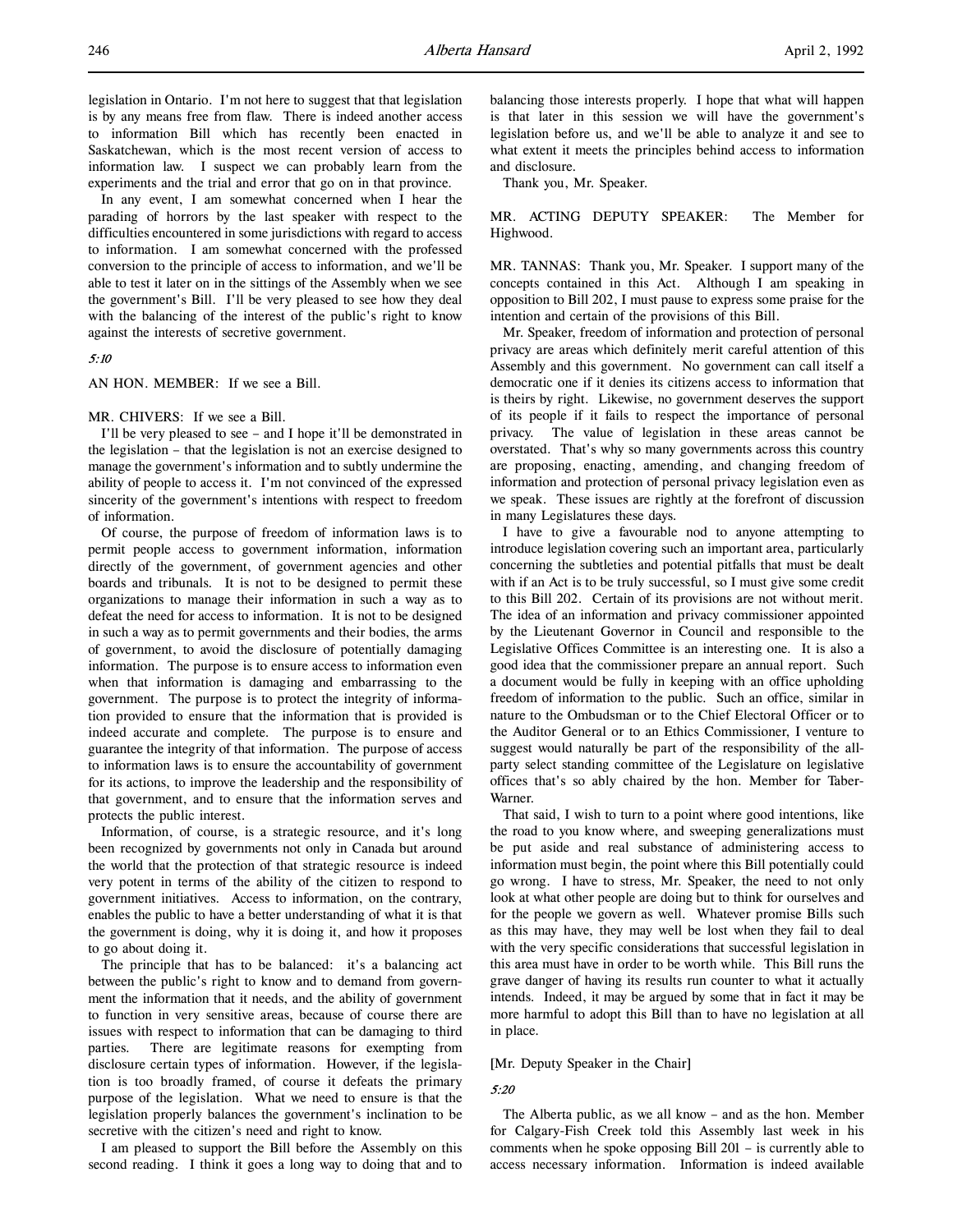from the conventional sources of department and agency public records and through written and oral questions in the Legislative Assembly. Motions for returns can also be used to access government information, and a glance at the Order Paper tells me that the opposition is well aware of this avenue of approach. If adopted, access to information legislation similar to Bill 202 would give the illusion of having complete and satisfactory legislation in place while embodying, perhaps, the opposite. The provisions of these pages would give the government the power to bend and twist what really constitutes public information until such a government could suppress or divulge whatever they felt like, and all under the auspices of a supposedly effective Act. This Act probably does not go far enough in depth to definitively solve those instances where the personal privacy of an individual and the need of the public to know may come to be at odds with one another.

Surely, Mr. Speaker, access to information and privacy require a notion of IQ: of the inappropriate question, the imprudent question, the improvident question, the insensitive question, and the like. All require a sense of IQ. This may happen in an event where information about a convicted offender is withheld due to privacy considerations and where facts about the health of certain individuals is suppressed due to privacy concerns ranking ahead, perhaps, of the public good. These are very sensitive and contentious areas, and legislation will have to be sensitive and definitive at the same time to properly deal with it.

Mr. Speaker, the Ontario legislation that this Bill approximates has been tested on both counts and has not been as successful as we would want for our province. There is a possibility that a strict interpretation of Ontario's legislation would allow an institution to release information containing names, addresses, and phone numbers of individuals that have been compiled by an institution for administrative purposes. It's the opinion of both myself and many other rational-thinking people that this is a serious privacy concern. I asked the hon. member: should we as Albertans be able to control information that pertains to ourselves, or should we be at the mercy of every association, business firm, interest group, or individual who happens to desire information about us? I'm concerned that although information may be requested on many topics from many government departments – and I have real concern about all the municipal bodies that may be required to provide information under this – there's no direct provision for access to information as to who is requesting the information and the nature of their requests for access to that information. However, I'm led to understand by the author of the Bill that this could be obtained, although it isn't directly in here.

While the Bill attempts to protect the privacy of civil servants making potentially unpopular decisions or recommendations, it is possible that a section covering this would not provide adequate protection for those members of the bureaucracy who need at times to take tough decisions. From time to time they need to make these in order to do the greatest public good. This, then, may result in a paralyzed civil service that is unable to make decisions, which may result in it drawing fire from a critical public.

Although the Act provides a provision that appeals of information decisions must be made within a certain time, more attention should and could be given to naming a time limit on how long an appeal is supposed to take. This inattention can result in appeals dragging on and on interminably, with a proportionate increase in the cost to taxpayers and to the plaintiffs. This can become particularly alarming when one considers the high proportion of information decisions which have been appealed in other jurisdictions in Canada and elsewhere.

Specific requirements are needed to deal with the application costs to be borne by persons requesting information. This can result in a disproportionate amount of the cost falling upon the shoulders of government and, therefore, the taxpayers, particularly when such information requests are made by persons who are resident in penal and mental institutions and whose income falls, naturally, below the prescribed limit. In the event of heavy use of the freedom of information Act and a possible high proportion of nuisance requests, the costs involved to the government and to the taxpayer can become rather unwieldy. This could quite possibly be the case in Alberta, Mr. Speaker. In Ontario figures show that provincial agencies received 4,700 requests for information in 1988. This figure rose almost by double, to 8,200, in '89 and will spiral to heaven knows where in the future.

Well, Mr. Speaker, you can drive a truck through many of the holes in access to information legislation in Canada. Legislation like this is just too important to decide upon quickly or even thoughtlessly. This Assembly may rest assured that when the government of Alberta brings forth legislation covering similar areas, it will consider fully the successes and failures of other governments, rather than simply duplicating their mistakes. The legislation will be tailor-made for Albertans and their special requirements and will do more than simply pay lip service to subtleties and specifics that are required when legislating access to information. This Bill is really a good beginning but is not supportable at this time.

MR. PAYNE: Mr. Speaker, perhaps I could preface my remarks with an appeal to a poet, who said:

> Patience is a virtue; Possess it if you can. 'Tis something rarely seen in women, And surely never seen in men.

MR. FOX: Is that one of Drobot's?

MR. PAYNE: No. That's not nearly as good as Mr. Drobot's poetry, but I pick it for its relevance, not for its poetic quality.

I suggest, Mr. Speaker, to you and the other members today that it is relevant. I infer from the comments of the sponsoring member today and others who have spoken that there's a certain unbridled impatience for the government's Bill. For those who are experiencing those feelings, I would like to encourage them to simply be patient. Take my word for it that the government's legislative proposals and initiatives will surely be worth waiting for. The members of the opposition will be richly rewarded for their patience in this Assembly.

Further, Mr. Speaker, I would like to repeat some comments I made last week in speaking to Bill 201 with respect to the question of the government's perceived tardiness and my view that the government's timing has been just about right. It's our very clear intention to learn from the legislative mistakes of other jurisdictions. In so doing, we don't speak pejoratively or negatively about those jurisdictions. I do recall I might have mentioned that I thought they may in some respects have been premature, but I'd be the last to denigrate them for their attempts to move ahead with such legislation. Having said that, however, it's obviously our intention to benefit from their mistakes as well as the successes of these other legislative proposals that we've seen elsewhere in Canada and the United States. Suffice it to say that our legislative proposal will be comprehensive and complex, and as a consequence we want to make every effort to ensure that it avoids the pitfalls of other legislative attempts.

Now, Mr. Speaker, in appealing for patience today and in explaining what I regard as the correctness of the timing of our government proposals, I do not want to leave the impression that